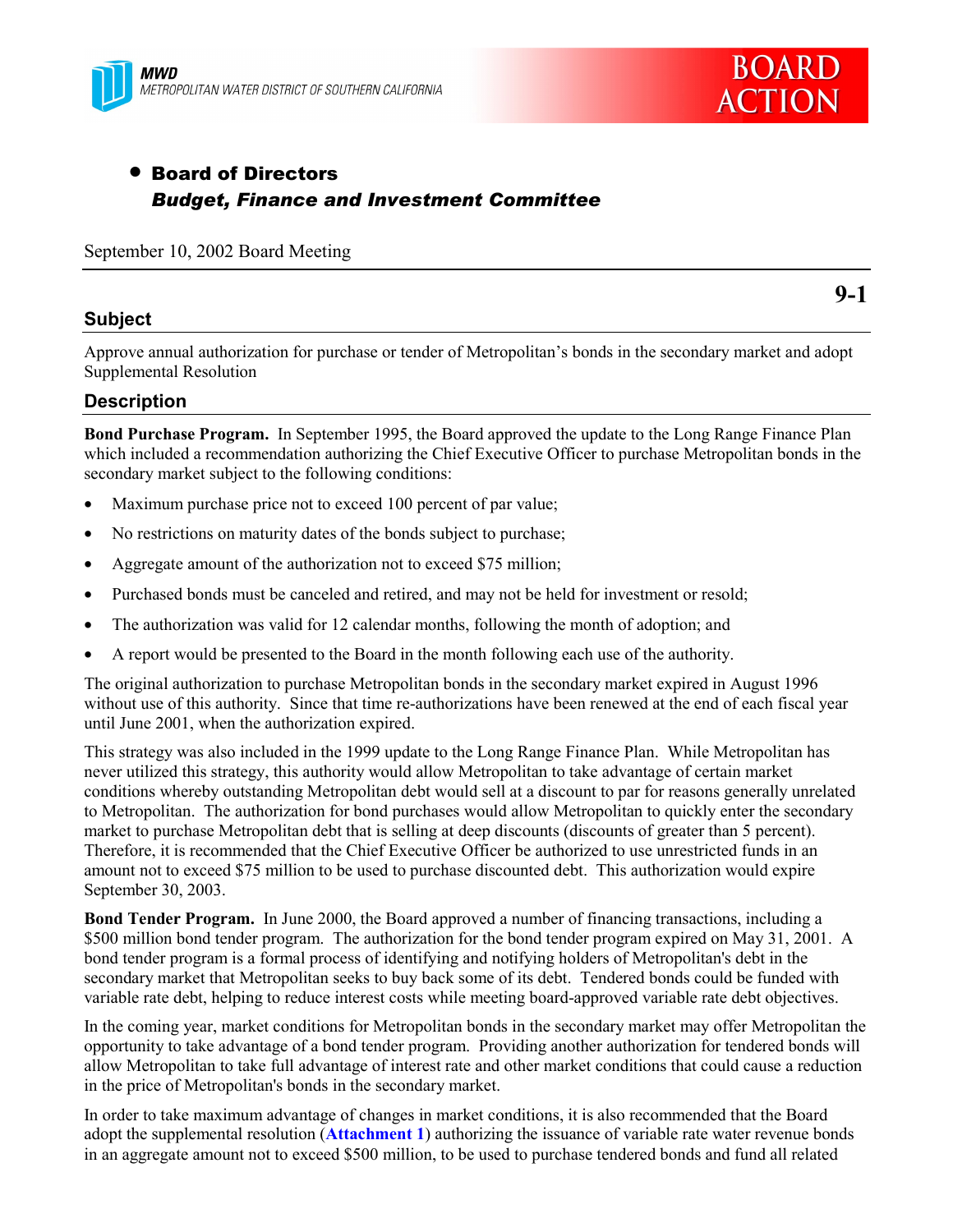cost of issuance. The supplemental resolution, consistent with past practice, establishes an Ad Hoc Committee with authority to set the size of any debt offering, determine the date of a debt offering, sell bonds to an underwriting syndicate, and to pursue the financing options. The Ad Hoc Committee will be comprised of the Chairman of the Board, the Chairman of the Budget, Finance and Investment Committee, and the Chief Executive Officer.

The marketing of variable rate revenue bonds, used for the purchase of tendered bonds, will require the selection of one or more underwriters to underwrite the original issuance and to remarket the variable rate debt as it comes due at nominal daily or weekly maturities. As is typical with Metropolitan's issuance of variable rate debt, a bank will be selected to provide standby liquidity in case the bonds are not successfully remarketed. In addition, Metropolitan would use a Tender Agent to identify and contact owners of Metropolitan's debt and manage the formal bond tender process. The supplemental resolution authorizes the Ad Hoc Committee to approve the selection of the underwriters, standby bank and Tender Agent. The supplemental resolution will expire on September 30, 2003, unless extended by action of the Board.

**Increase in Equity**. In both the bond purchase and tender bond programs, the buyback of Metropolitan's outstanding bonds at a discount would reduce outstanding debt of Metropolitan and increase Metropolitanís equity. For example, Metropolitan could purchase an outstanding bond in the principal amount of \$100 at 95 percent of par value. Either by using cash or debt, \$100 of debt would be retired with either a reduction of \$95 in cash or an increase in \$95 in new debt. The \$5 differential would result in an increase in the equity of Metropolitan.

## **Policy**

To take advantage of market opportunities to reduce Metropolitanís debt service costs

## **California Environmental Quality Act (CEQA)**

CEQA determination for Option #1:

The proposed actions are not defined as a project under CEQA, because they involve continuing administrative activities, such as general policy and procedure making (Section 15378(b)(2) of the State CEQA Guidelines). In addition, the proposed actions are not subject to CEQA because they involve the creation of government funding mechanisms or other government fiscal activities, which do not involve any commitment to any specific project which may result in a potentially significant physical impact on the environment (Section 15378(b)(4) of the State CEQA Guidelines).

The CEQA determination for Option #1 is: Determine that the proposed actions are not subject to CEQA pursuant to Sections 15378(b)(2) and 15378(b)(4) of the State CEQA Guidelines.

CEQA determination for Option #2:

### None required

## **Board Options/Fiscal Impacts**

### **Option #1**

Adopt the CEQA determination and

- a. Authorize the Chief Executive Officer to use up to \$75 million of unrestricted funds in an amount not to exceed \$75 million to purchase discounted Metropolitan bonds in the secondary market; and
- b. Adopt the form of Supplemental Resolution (**Attachment 1**) of the Master Revenue Bond Resolution authorizing the issuance of variable rate bonds to be used to purchase outstanding bonds with a formal bond tender program. These authorizations will expire on September 30, 2003.

Fiscal Impact: Reduction of Metropolitan's revenue bond debt service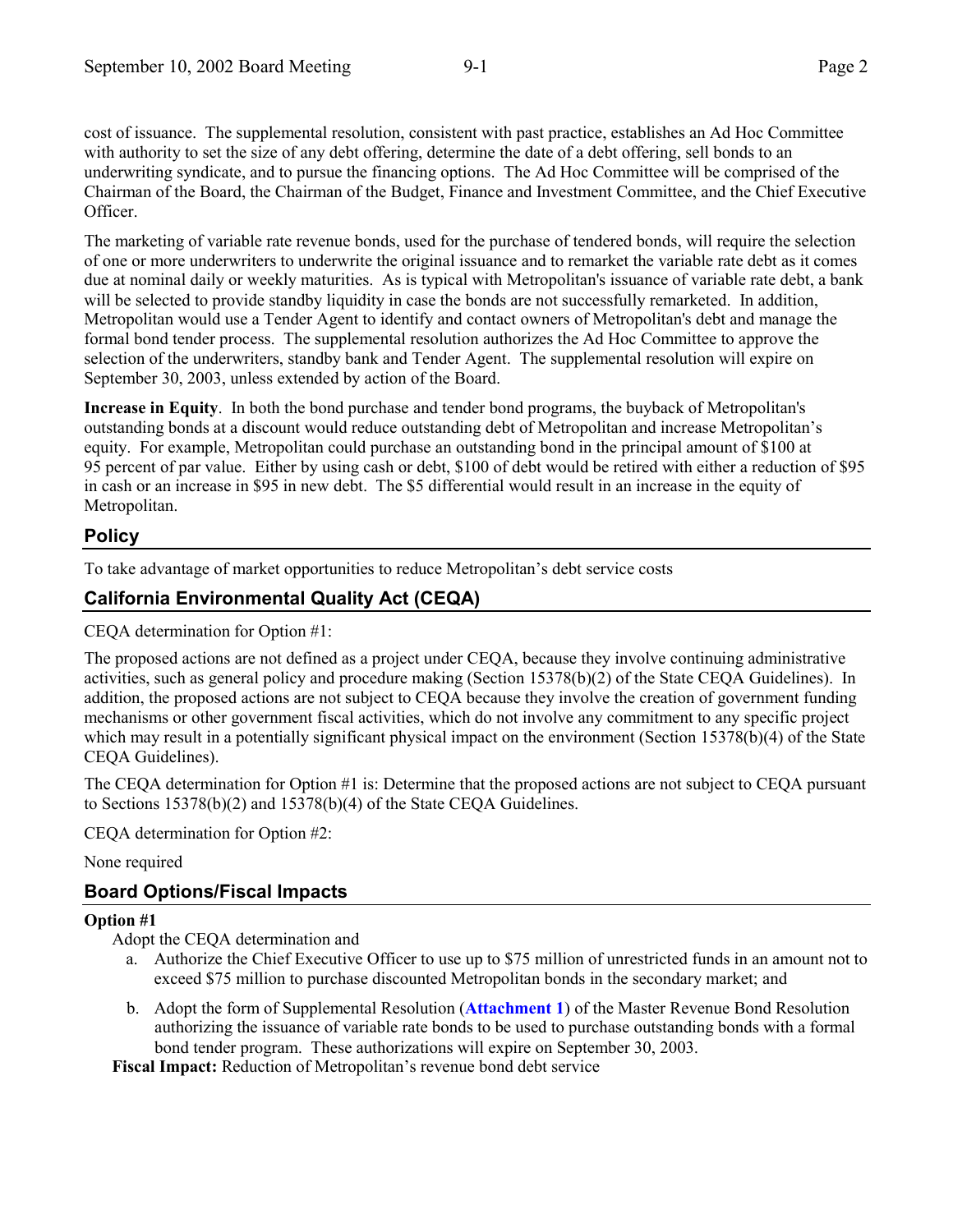#### **Option #2**

Do not re-authorize the Chief Executive Officer to purchase Metropolitan bonds in the secondary market nor authorize the issuance of variable rate bonds for purchase of Metropolitan bonds through a bond tender program.

**Fiscal Impact:** Metropolitan may not be able to take advantage of market conditions to reduce debt obligations.

## **Staff Recommendation**

Option #1

8/13/2002 *Brian G. Thomas*

*Chief Financial Officer*

*Date*

8/17/2002 Ñ۸ *Ronald R. Gastelum*

*Chief Executive Officer*

*Date*

#### **Attachment 1 − Resolution**

BLA #1815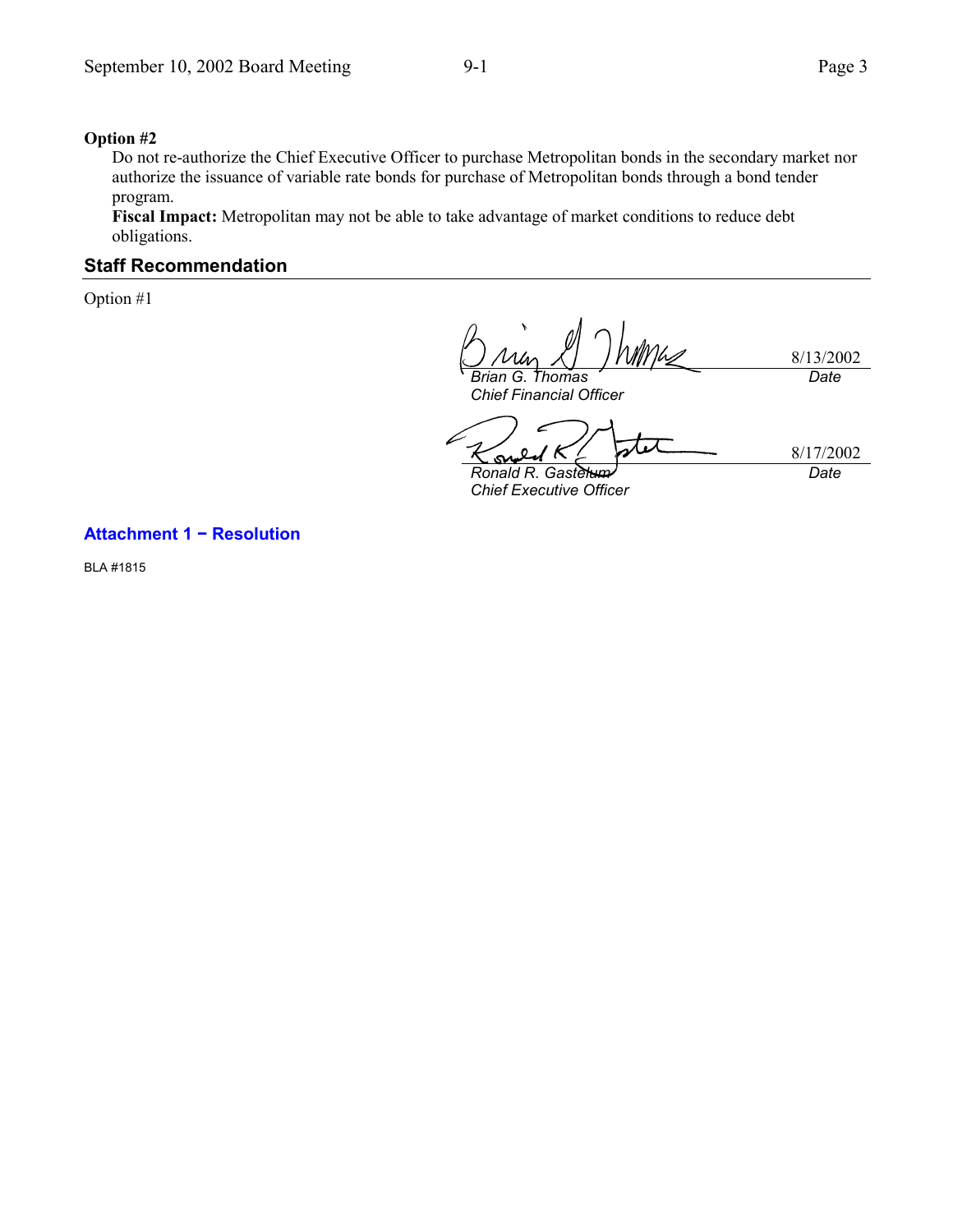## THE METROPOLITAN WATER DISTRICT OF SOUTHERN CALIFORNIA

## RESOLUTION

RESOLUTION OF THE BOARD OF DIRECTORS OF THE METROPOLITAN WATER DISTRICT OF SOUTHERN CALIFORNIA AUTHORIZING THE PURCHASE OF CERTAIN OUTSTANDING WATER REVENUE BONDS AND AUTHORIZING THE ISSUANCE OF UP TO \$500,000,000 WATER REVENUE BONDS AND PROVIDING THE TERMS AND CONDITIONS FOR THE PURCHASE AND SALE OF SAID BONDS (FOURTEENTH SUPPLEMENTAL RESOLUTION)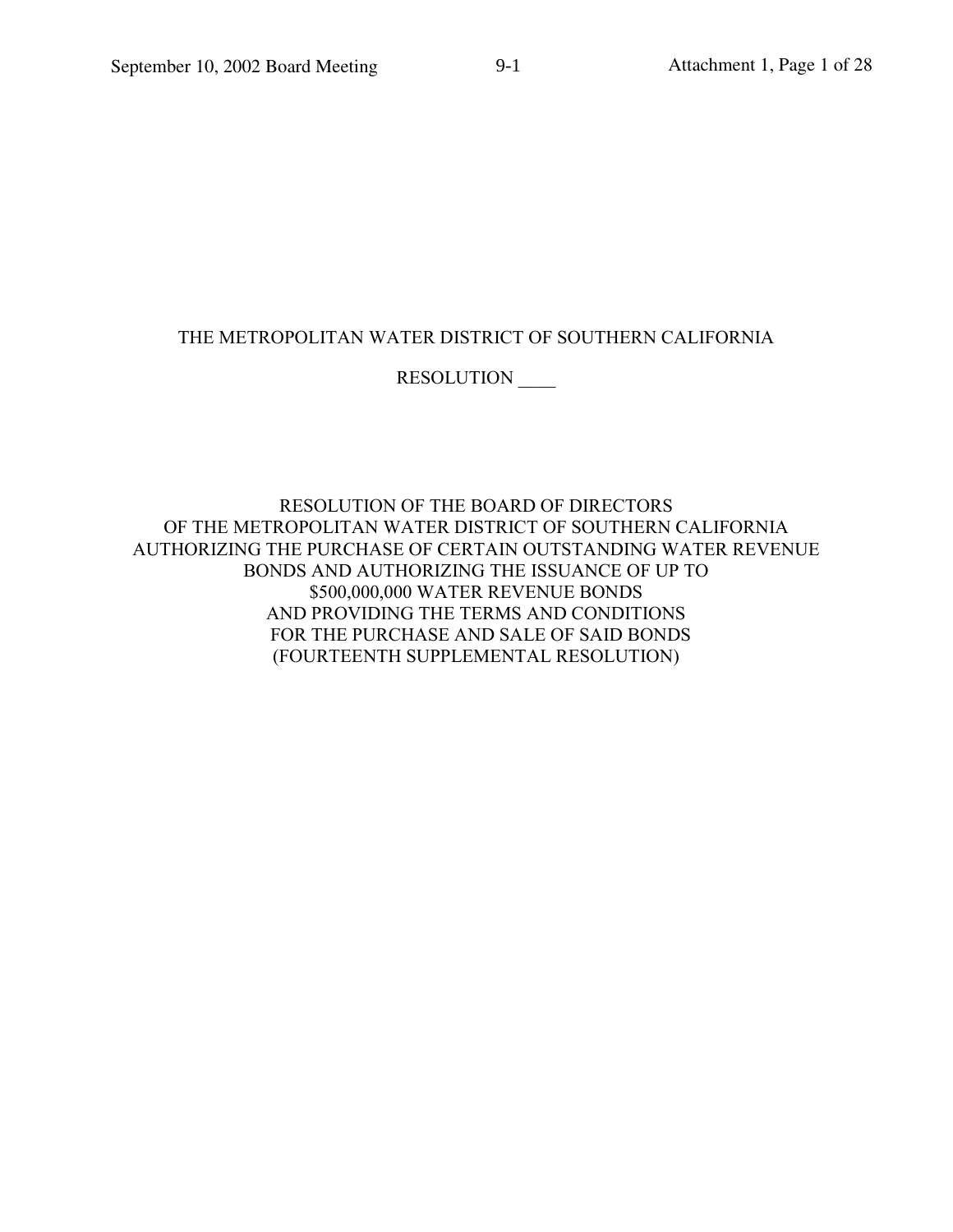# TABLE OF CONTENTS

# Page

|  | ARTICLE III APPLICATION OF BOND PROCEEDS;                                        |  |  |  |  |  |  |
|--|----------------------------------------------------------------------------------|--|--|--|--|--|--|
|  |                                                                                  |  |  |  |  |  |  |
|  |                                                                                  |  |  |  |  |  |  |
|  | SECTION 3.02. Establishment and Application of Costs of Issuance Funds.  10      |  |  |  |  |  |  |
|  |                                                                                  |  |  |  |  |  |  |
|  | SECTION 3.04. Establishment, Pledge, Funding and Application of Reserve Funds 11 |  |  |  |  |  |  |
|  | SECTION 3.05. Establishment and Application of Excess Earnings Funds 12          |  |  |  |  |  |  |
|  |                                                                                  |  |  |  |  |  |  |
|  | SECTION 3.07. Establishment and Application of Additional Funds.  13             |  |  |  |  |  |  |
|  |                                                                                  |  |  |  |  |  |  |
|  |                                                                                  |  |  |  |  |  |  |
|  |                                                                                  |  |  |  |  |  |  |
|  |                                                                                  |  |  |  |  |  |  |
|  | ARTICLE V - SALE OF 2002 AUTHORIZATION BONDS;                                    |  |  |  |  |  |  |
|  | APPROVAL OF SALES DOCUMENTS AND TRUST AGREEMENTS 13                              |  |  |  |  |  |  |
|  |                                                                                  |  |  |  |  |  |  |
|  |                                                                                  |  |  |  |  |  |  |
|  |                                                                                  |  |  |  |  |  |  |
|  |                                                                                  |  |  |  |  |  |  |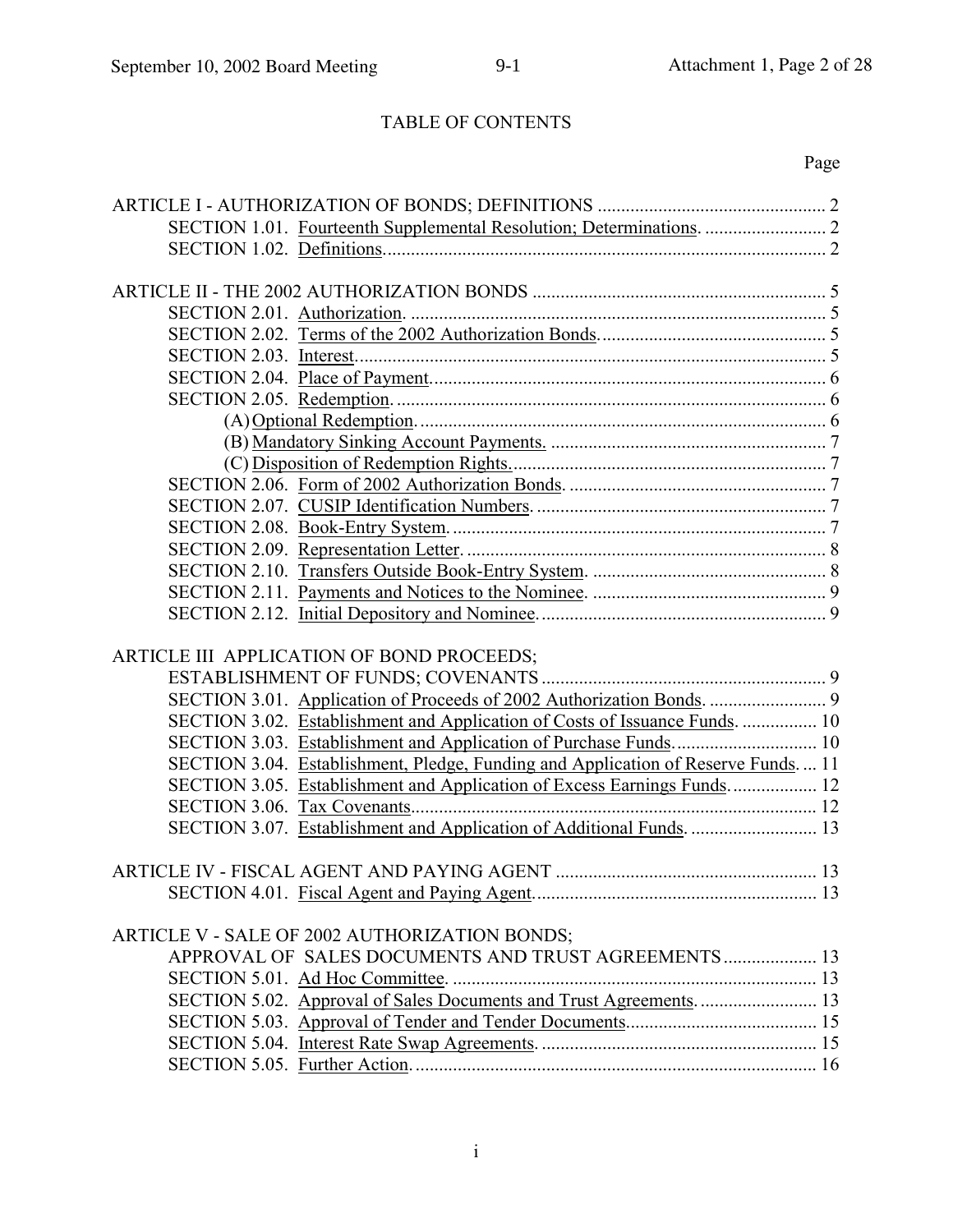| SECTION 7.03. Article and Section Headings and References; Interpretation.  17 |  |
|--------------------------------------------------------------------------------|--|
|                                                                                |  |
|                                                                                |  |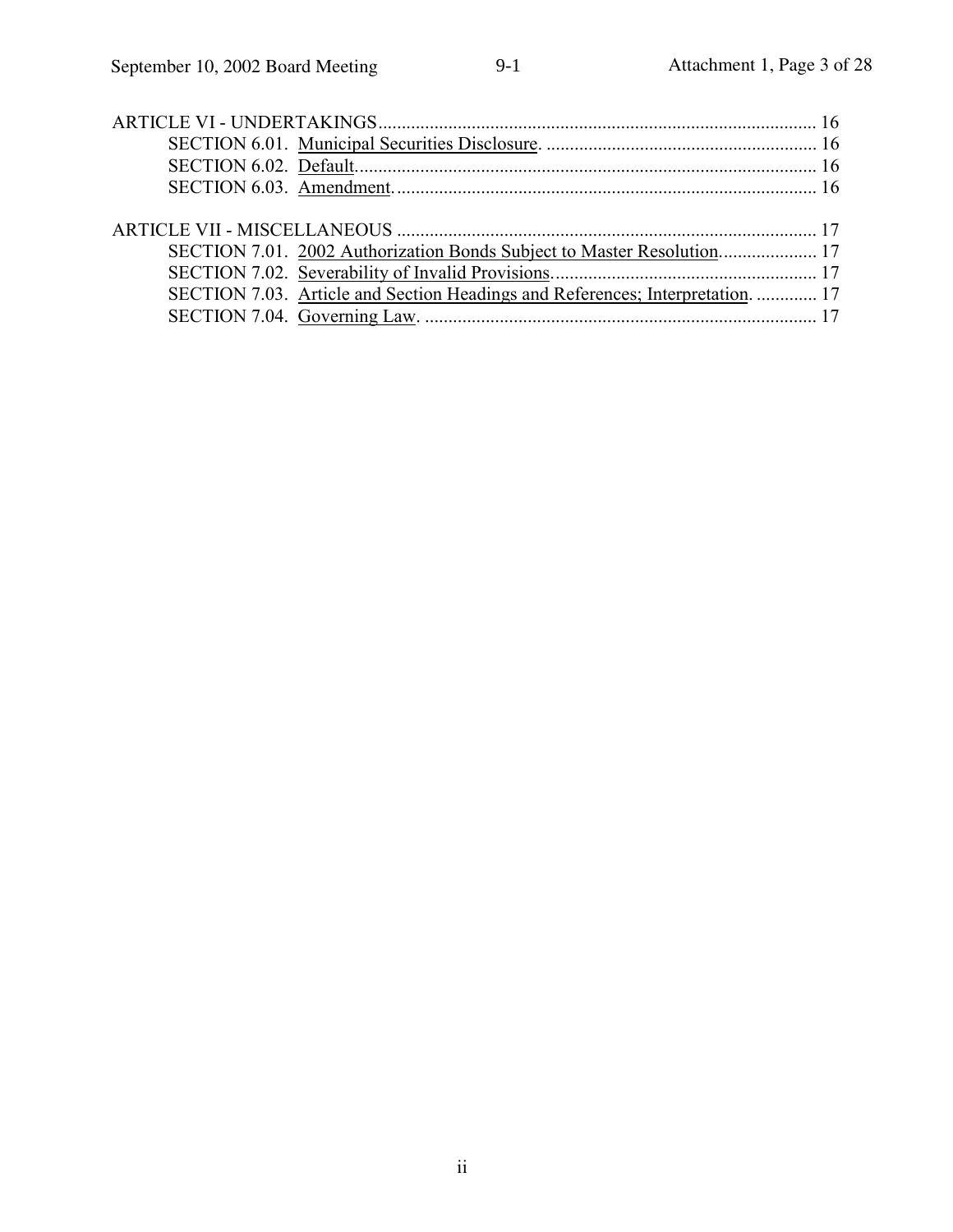## THE METROPOLITAN WATER DISTRICT OF SOUTHERN CALIFORNIA

 $9-1$ 

## RESOLUTION

## RESOLUTION OF THE BOARD OF DIRECTORS OF THE METROPOLITAN WATER DISTRICT OF SOUTHERN CALIFORNIA AUTHORIZING THE PURCHASE OF CERTAIN OUTSTANDING WATER REVENUE BONDS AND AUTHORIZING THE ISSUANCE OF UP TO \$500,000,000 WATER REVENUE BONDS AND PROVIDING THE TERMS AND CONDITIONS FOR THE PURCHASE AND SALE OF SAID BONDS (FOURTEENTH SUPPLEMENTAL RESOLUTION)

WHEREAS, pursuant to the Act (as defined in the hereinafter defined Master Resolution), the Board of Directors of The Metropolitan Water District of Southern California (the "District") may authorize the issuance of revenue bonds for any purpose permitted under the Act:

WHEREAS, pursuant to Resolution 8329 adopted by the District on July 9, 1991 (as heretofore and as hereby amended and supplemented, the "Master Resolution"), the District has heretofore authorized the issuance of Water Revenue Bonds (the "Bonds") on behalf of the District by adoption of supplemental resolutions from time to time, with the payment of the principal of, interest on, and any redemption premiums thereon being secured by and payable solely from the Net Operating Revenues (as defined in the Master Resolution) of the District;

WHEREAS, by Resolution 8698 adopted by the District on May 17, 2000, the District was authorized to tender for and purchase a portion of its outstanding fixed rate Bonds (the "Tendered Bonds") and to pay for said Tendered Bonds using the proceeds of one or more series of Bonds authorized under the Eleventh Supplemental Resolution;

WHEREAS, the authorization provided in Resolution 8698 expired without being utilized;

WHEREAS, the District is informed and believes that it again will be financially advantageous to authorize the District to tender for and purchase Tendered Bonds using the proceeds of one or more series of Bonds authorized under this Fourteenth Supplemental Resolution: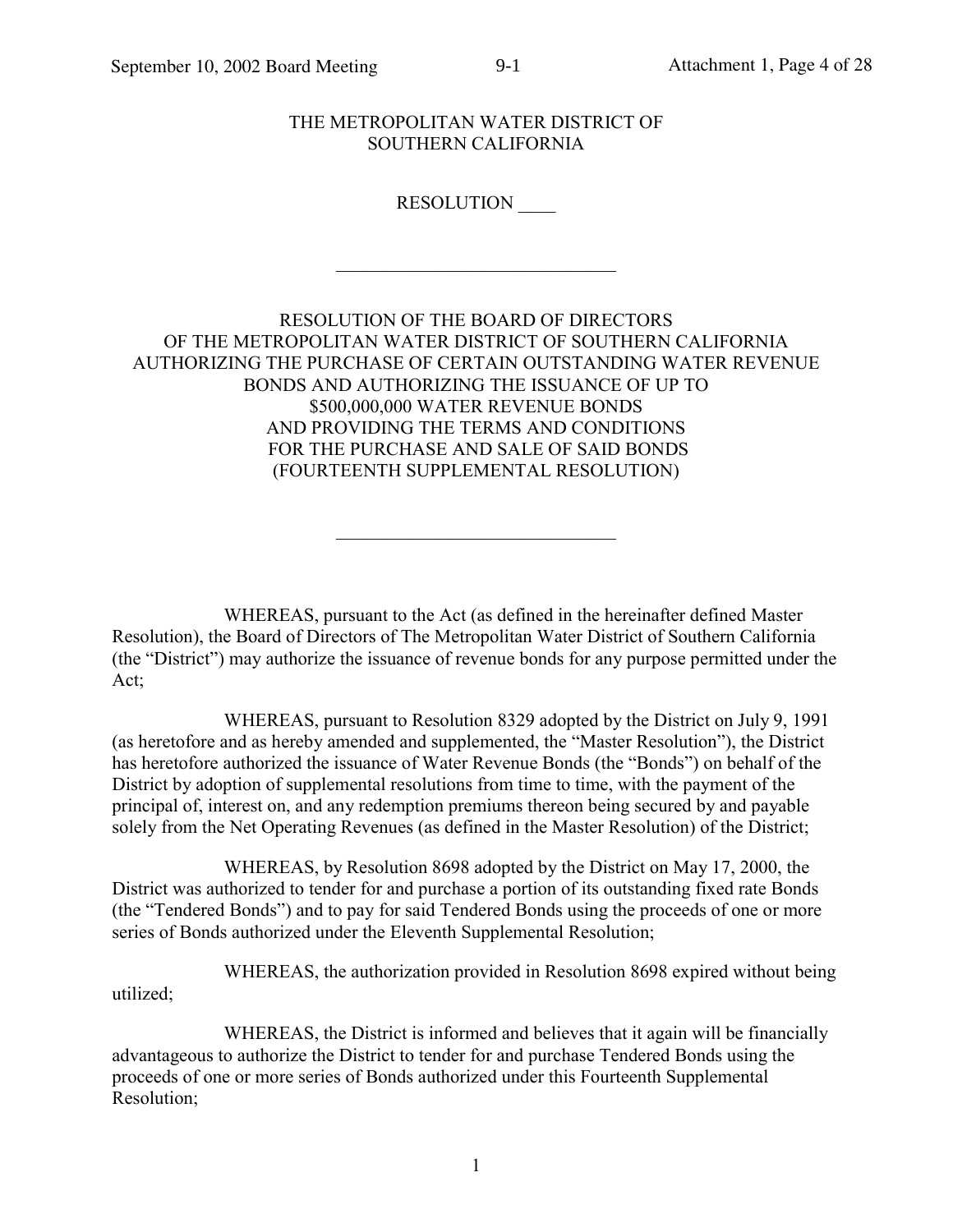WHEREAS, the public interest and necessity require the District to proceed under the Master Resolution and issue and sell Water Revenue Bonds, 2002 Authorization (the "2002 Authorization Bonds") in an aggregate principal amount not to exceed \$500,000,000 secured by and payable from the Net Operating Revenues for the purpose of, among other things, paying all or a portion of the purchase price of the Tendered Bonds; and

NOW, THEREFORE, the Board of Directors of The Metropolitan Water District of Southern California, DOES HEREBY RESOLVE, DETERMINE AND ORDER as follows:

#### **ARTICLE I**

#### **AUTHORIZATION OF BONDS; DEFINITIONS**

#### **SECTION 1.01. Fourteenth Supplemental Resolution; Determinations.**

This Fourteenth Supplemental Resolution is adopted in accordance with the provisions of the Master Resolution. The District hereby determines that the issuance of the 2002 Authorization Bonds is advisable from an economic and financial viewpoint.

## **SECTION 1.02. Definitions.**

All terms which are defined in Section 1.01 of the Master Resolution or the Act shall, unless otherwise defined herein, have the same meanings, respectively, in this Fourteenth Supplemental Resolution. Unless the context otherwise requires, the terms defined in this Section shall, for all purposes of this Fourteenth Supplemental Resolution and of any certificate, opinion or other document herein mentioned, have the meanings herein specified, to be equally applicable to both the singular and the plural forms of any of the terms herein defined.

"2002 Authorization Bonds" means the Bonds described in Section 2.01 hereof, authorized and issued pursuant to the Master Resolution, as supplemented by this Fourteenth Supplemental Resolution, and includes Fixed Rate Bonds and Variable Rate Bonds.

"Ad Hoc Committee" has the meaning set forth in Section 5.01 hereof.

"Authorized Denominations" means, with respect to the Fixed Rate Bonds, \$5,000 and integral multiples thereof, and with respect to the Variable Rate Bonds, except as otherwise set forth in the applicable Trust Agreement, \$100,000 and integral multiples thereof.

"Bond Reserve Requirement" means, subject to the provisions of this Fourteenth Supplemental Resolution permitting deposit of a Reserve Fund Credit Policy, the amount to be deposited in a Reserve Fund established for a Series of 2002 Authorization Bonds, which shall be set forth in the terms of the Sales Documents or Trust Agreement with respect to such Series pursuant to the terms of Section 3.04 hereof.

"Code" means the Internal Revenue Code of 1986, as amended.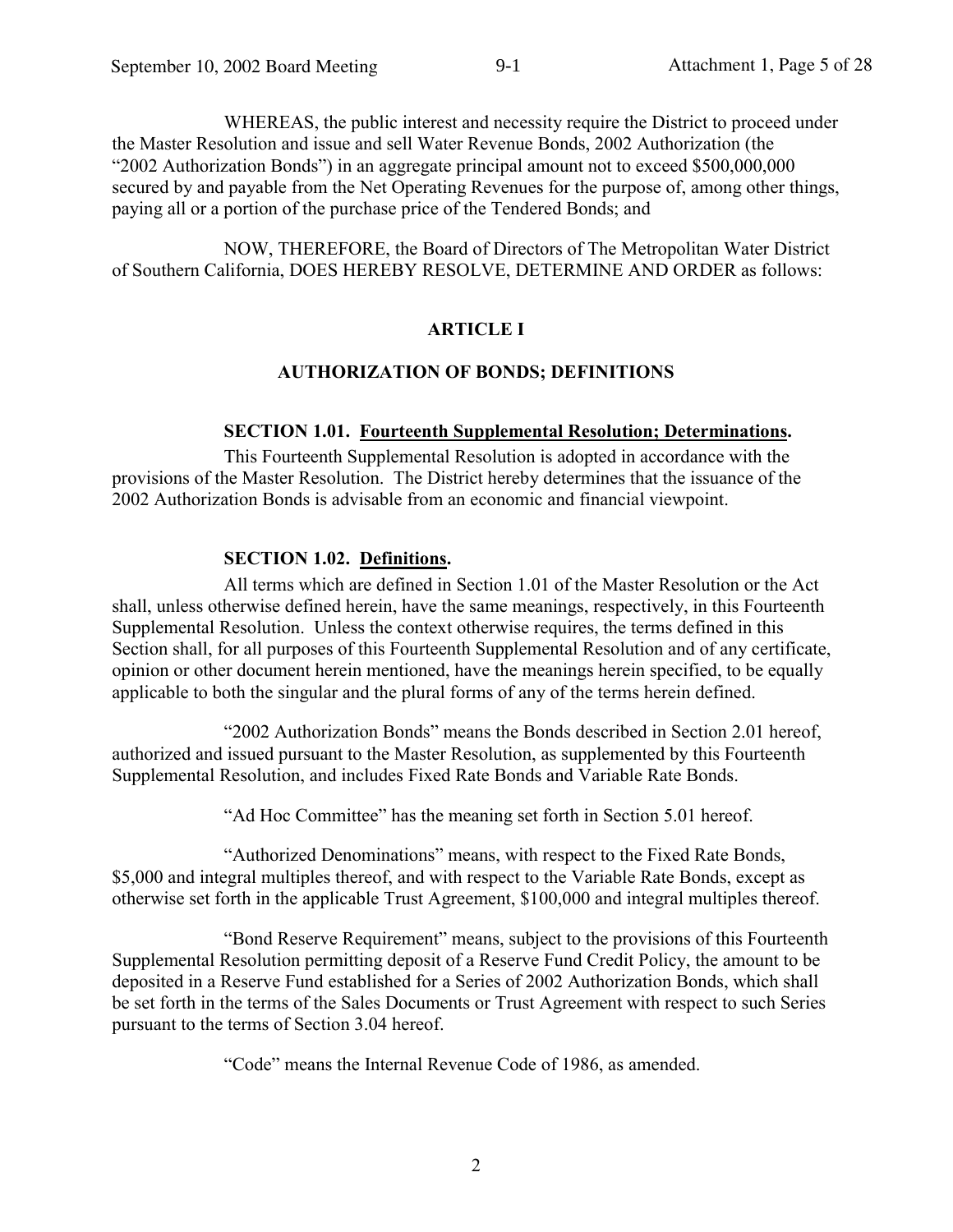"Continuing Disclosure Certificate" means, with respect to a Series of 2002 Authorization Bonds, the Continuing Disclosure Certificate of the District, if any, delivered by the District in connection with the issuance of such Series of 2002 Authorization Bonds.

"Costs of Issuance" means all items of expense directly or indirectly payable by or reimbursable to the District and related to the authorization, execution, sale and delivery of the 2002 Authorization Bonds or the purchase of the Tendered Bonds, including but not limited to advertising and printing costs, costs of preparation and reproduction of documents, filing and recording fees, initial fees and charges of any Fiscal Agent or paying agent, legal fees and charges, fees and disbursements of consultants and professionals, fees and expenses of one or more bondholder communications groups, financial advisor fees and expenses, rating agency fees, fees and charges for preparation, execution, transportation and safekeeping of the 2002 Authorization Bonds, and any other cost, charge or fee in connection with the delivery of the 2002 Authorization Bonds or the purchase of the Tendered Bonds.

"DTC" means the Depository Trust Company, New York, New York, and its successors and assigns.

"Excess Earnings Fund" means, with respect to a Series of 2002 Authorization Bonds, the Water Revenue Bonds 2002 Authorization Excess Earnings Fund established for such Series pursuant to Section 3.04 hereof.

"Fiscal Agent" means the fiscal agent appointed pursuant to Section 4.01.

"Fixed Rate Bonds" means 2002 Authorization Bonds other than Variable Rate **Bonds** 

"Fourteenth Supplemental Resolution" means this resolution of the District, and any amendments, modifications or supplements hereto.

"Master Resolution" means Resolution 8329 adopted by the District on July 9, 1991, as from time to time amended and supplemented.

"Nominee" means the nominee of the Securities Depository, which may be the Securities Depository, as determined from time to time pursuant hereto.

"Participants" means those broker-dealers, banks and other financial institutions for which the Securities Depository holds certificates as securities depository.

"Paying Agent" means, with respect to a Series of Variable Rate Bonds, the paying agent appointed pursuant to Section 4.01 of this Fourteenth Supplemental Resolution.

"Purchase Fund" means, with respect to a Series of 2002 Authorization Bonds, the Water Revenue Bonds 2002 Authorization Purchase Fund established for such Series pursuant to Section 3.03 hereof.

"Record Date" means, with respect to Fixed Rate Bonds of a Series, the close of business on the fifteenth (15th) day of each month preceding an interest payment date, and with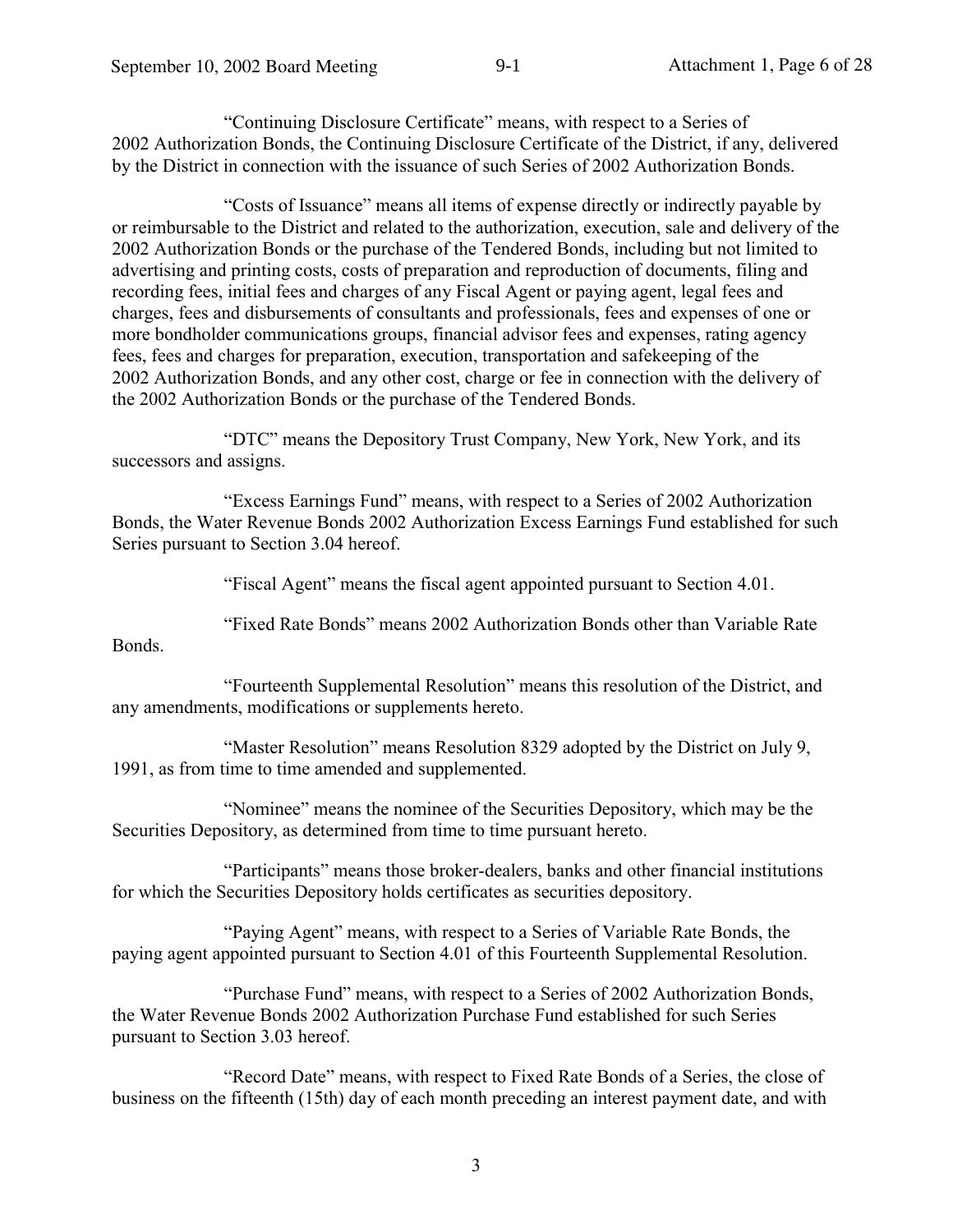respect to Variable Rate Bonds of a Series, means the record date established pursuant to the Trust Agreement.

"Remarketing Agent" means the remarketing agent appointed by the District from time to time pursuant to the Trust Agreement.

"Representation Letter" means a representation letter from the District to the Securities Depository as described in Section 2.09 hereof.

"Reserve Fund" means, with respect to a Series of 2002 Authorization Bonds, the Water Revenue Bonds 2002 Authorization Reserve Fund established for such Series pursuant to Section 3.04 hereof.

"Reserve Fund Credit Policy" means an insurance policy, surety bond, letter of credit or other credit facility deposited with the Fiscal Agent pursuant to Section 3.04(D) hereof.

"Sales Documents" means, in the case of a negotiated sale, that certain bond purchase contract or other agreement for the purchase of one or more Series of 2002 Authorization Bonds between the District and the Underwriters for such Series; or, in the case of a competitive sale, the notice of sale, bid form and other documents providing for the sale of one or more Series of 2002 Authorization Bonds by the District to the Underwriters.

"Securities Depository" means the Securities Depository acting as such hereunder and which may be the District.

"Tax and Nonarbitrage Certificate" means, with respect to a Series of 2002 Authorization Bonds, the Tax and Nonarbitrage Certificate of the District delivered by the District in connection with the issuance of such Series of 2002 Authorization Bonds.

"Tender Documents" means those invitation(s) to tender, dealer manager agreement(s) and related documents approved by the Ad Hoc Committee for the tender of the Tendered Bonds pursuant to Section 5.03 of this Fourteenth Supplemental Resolution.

"Tender Price" means the purchase price(s) to be paid by the District for the Tendered Bonds determined pursuant to the Tender Documents.

"Tendered Bonds" means that portion of the District's Outstanding Bonds which are tendered for and purchased under Section 5.03 of this Fourteenth Supplemental Resolution and as set forth in the Tender Documents.

"Trust Agreement" means the trust agreement, paying agent agreement or such other instrument or instruments executed and delivered in connection with the issuance of a Series of Variable Rate Bonds which sets forth the terms and conditions of such Variable Rate Bonds and which appoints a Paying Agent in respect of such Series of Variable Rate Bonds.

"Underwriters" means, with respect to a Series of 2002 Authorization Bonds, in the case of a negotiated sale, the original purchaser or purchasers of such Series of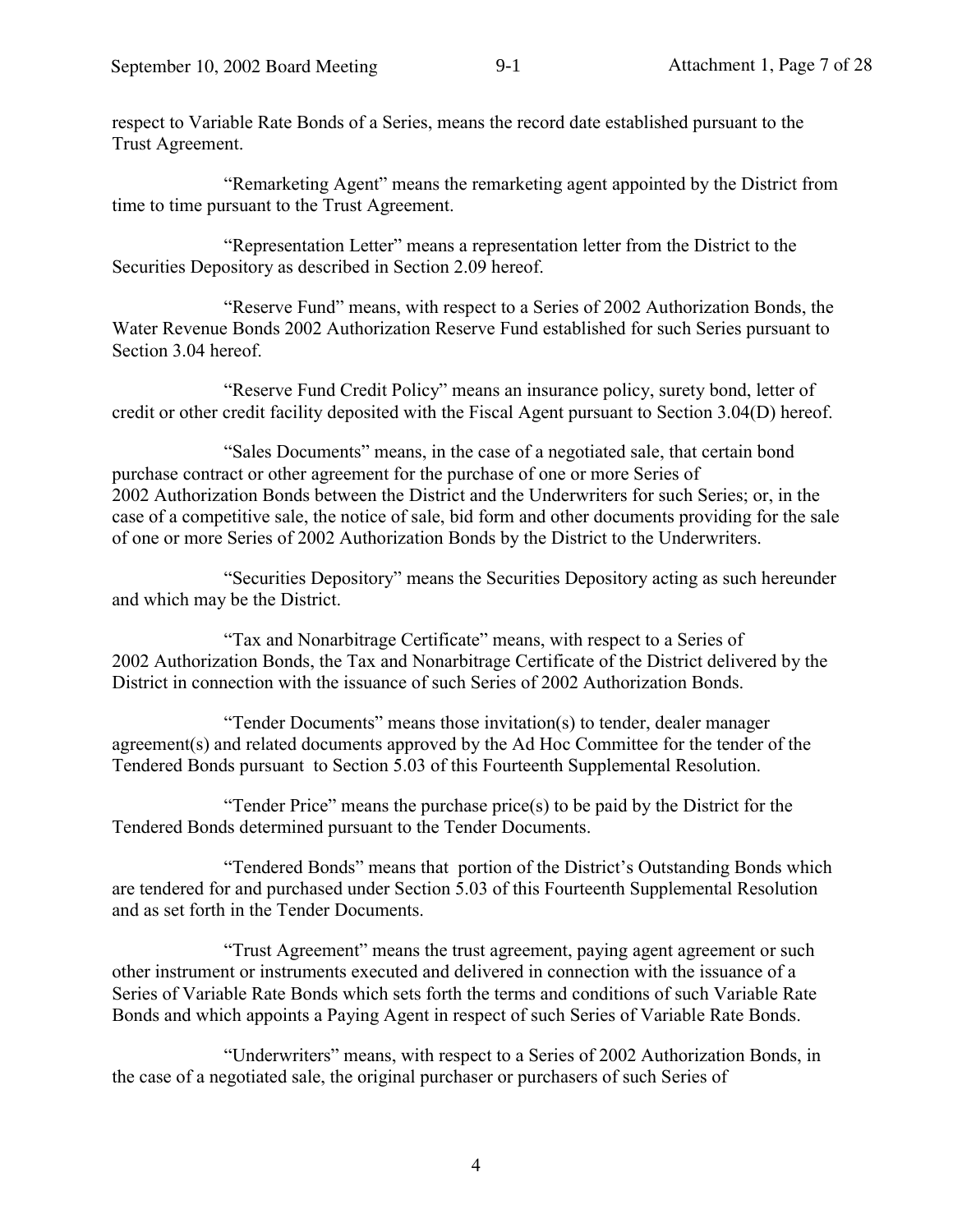2002 Authorization Bonds; or, in the case of a competitive sale, the successful bidder or bidders for such Series of 2002 Authorization Bonds.

"Variable Rate Bonds" means 2002 Authorization Bonds bearing interest as determined from time to time by the Remarketing Agent or otherwise in accordance with the provisions of the Trust Agreement.

#### **ARTICLE II**

#### **THE 2002 AUTHORIZATION BONDS**

#### **SECTION 2.01. Authorization.**

Bonds are hereby authorized to be issued pursuant to the Act and the Master Resolution, which Bonds are designated as "The Metropolitan Water District of Southern California Water Revenue Bonds, 2002 Authorization (Tender Purchase Program)" (the "2002 Authorization Bonds"). The 2002 Authorization Bonds may be issued in one or more Series at one time or from time to time in accordance with the terms hereof, and each Series of 2002 Authorization Bonds shall bear such additional designation as may be ascribed thereto in the Sales Documents for such Series. A Series of 2002 Authorization Bonds may be issued as Fixed Rate Bonds or Variable Rate Bonds and shall be issued in the aggregate principal amount specified in the Sales Documents for such Series; provided, however, in no event shall the total aggregate principal amount of 2002 Authorization Bonds exceed \$500,000,000.

#### SECTION 2.02. Terms of the 2002 Authorization Bonds.

Each Series of 2002 Authorization Bonds shall be Current Interest Bonds as described in the Master Resolution and shall be issued in the aggregate principal amount set forth in the Sales Documents for such Series, shall be delivered in fully registered form in Authorized Denominations, and shall be numbered in such manner as the Fiscal Agent determines. Each Series of 2002 Authorization Bonds shall be dated such date as shall be specified in the Sales Documents for such Series, shall bear interest from such dated date at the rates and shall mature on the date or dates and in the principal amount or amounts set forth in such Sales Documents, or Trust Agreement if any, for such Series.

The Sales Documents, or Trust Agreement if any, with respect to a Series of 2002 Authorization Bonds shall designate which, if any, of the 2002 Authorization Bonds of such Series shall be Term Bonds.

#### **SECTION 2.03. Interest.**

The Fixed Rate Bonds of any Series, if any, shall bear interest at the rates set forth in the Sales Documents for such Series (calculated on the basis of a 360-day year consisting of twelve 30-day months), payable initially on the date set forth in such Sales Documents and semiannually thereafter on January 1 and July 1 of each year. The Variable Rate Bonds of any Series, if any, shall bear interest as determined pursuant to the Trust Agreement for such Series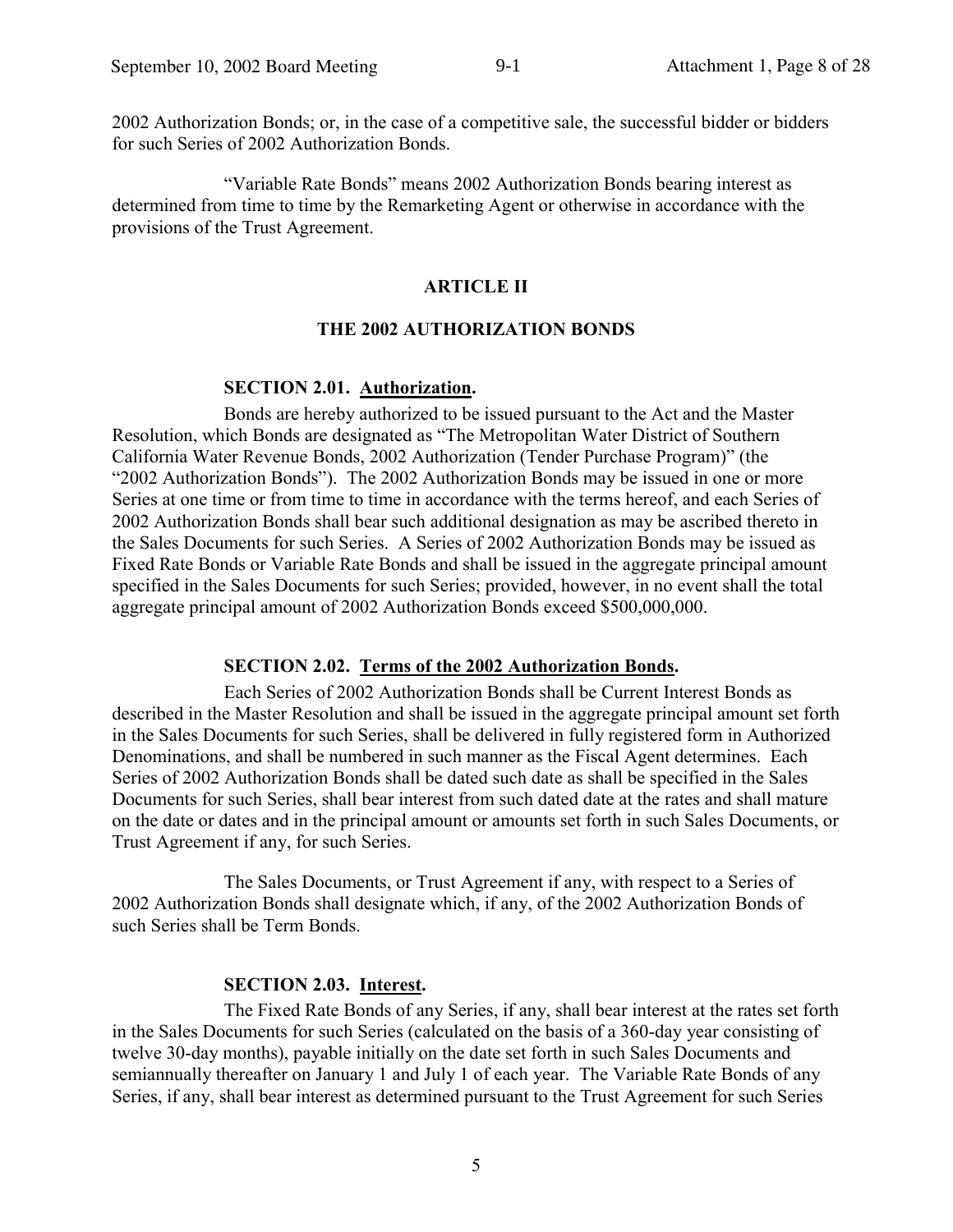(calculated on the basis of a 365- or 366-day year, as applicable, and actual days elapsed) payable as provided in such Trust Agreement. Each 2002 Authorization Bond shall bear interest from the interest payment date before the date of authentication thereof unless it is authenticated during the period after a Record Date but on or before the next interest payment date, in which event it shall bear interest from that interest payment date, or unless it is authenticated prior to the first Record Date, in which event it shall bear interest from the dated date of the 2002 Authorization Bonds specified in the Sales Documents, or Trust Agreement if any, or unless at the time of authentication interest is in default, in which event it shall bear interest from the interest payment date to which interest has been paid or provided for.

Each 2002 Authorization Bond shall bear interest until the principal sum thereof has been paid; provided, however, that if at the maturity date of any 2002 Authorization Bond or if on the redemption date thereof if the same has been fully called for redemption, in each case, funds are available for the payment thereof in full in accordance with the terms of Article IX of the Master Resolution, such 2002 Authorization Bond shall then cease to bear interest.

## **SECTION 2.04. Place of Payment.**

Subject to Section 2.08 hereof, for so long as the Treasurer is the Fiscal Agent, the principal of the Fixed Rate Bonds shall be payable in lawful money of the United States of America upon presentation and surrender of such Fixed Rate Bonds at the corporate office of the District. Interest on the 2002 Authorization Bonds shall be paid by check or draft mailed by first class mail to the persons whose names appear on the registration books of the Fiscal Agent as the registered Owners of such 2002 Authorization Bonds as of the close of business on the Record Date at such persons' addresses as they appear on such registration books, except that an Owner of \$1,000,000 or more in principal amount of Fixed Rate Bonds may be paid interest by wire transfer to an account in the United States if such Owner makes a written request of the Fiscal Agent at least thirty (30) days preceding any interest payment date specifying the wire transfer instructions for such Owner. Such notice may provide that it will remain in effect for later interest payments until changed or revoked by another written notice. Payments of default interest shall be paid by check, draft or wire transfer to the Owners as of a special record date to be fixed by the Fiscal Agent, notice of which special record date shall be given to the Owners by the Fiscal Agent not less than ten (10) days prior thereto. Principal of and interest on the Variable Rate Bonds shall be payable as provided in the Trust Agreement.

## **SECTION 2.05. Redemption.**

#### $(A)$ Optional Redemption.

The Fixed Rate Bonds of any Series shall be subject to call and redemption prior to maturity, at the option of the District, in the amounts, at the redemption prices and on the dates set forth in the Sales Documents with respect to such Series. The Variable Rate Bonds of any Series shall be subject to call or redemption as provided in the Trust Agreement with respect to such Series.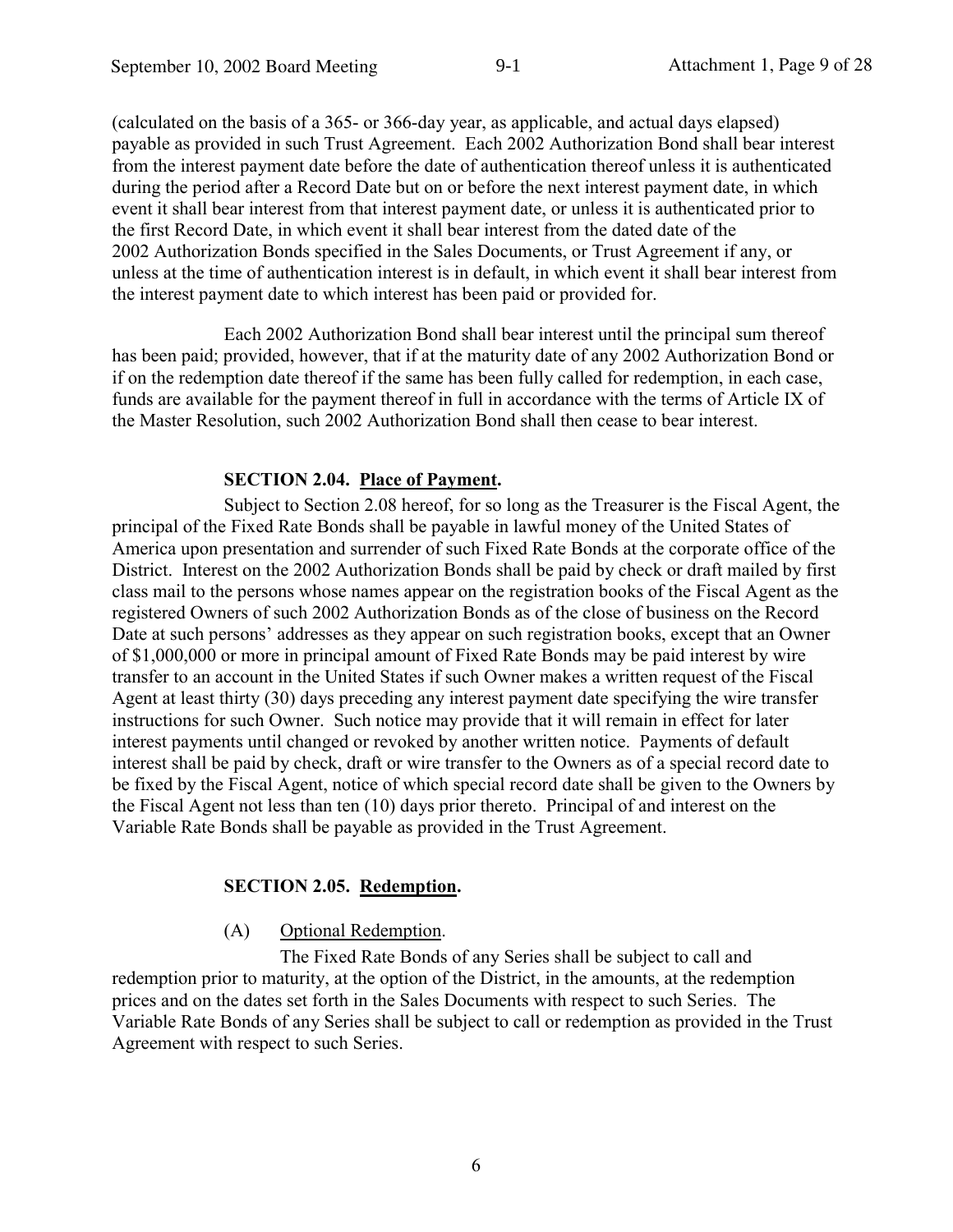#### **Mandatory Sinking Account Payments.** (B)

The Term Bonds of any Series, if any, shall be called before maturity and redeemed at a redemption price equal to the par amount thereof from Mandatory Sinking Account Payments which have been deposited in the Bond Service Fund, in the amounts and upon the dates established for each such maturity, as set forth in the Sales Documents or Trust Agreement, as the case may be, with respect to such Series.

#### Disposition of Redemption Rights.  $(C)$

The Sales Documents applicable to a Series of 2002 Authorization Bonds may contain provisions with respect to the sale or disposition of the right of the District to redeem any 2002 Authorization Bonds of such Series.

## SECTION 2.06. Form of 2002 Authorization Bonds.

Except as otherwise provided in the applicable Sales Documents, the Fixed Rate Bonds of each Series shall be issued in substantially the form set forth in Exhibit A hereto, which exhibit is incorporated herein by this reference as if set forth in full. The Variable Rate Bonds of each Series shall be issued in substantially the form set forth in the Trust Agreement relating to such Series of 2002 Authorization Bonds.

## **SECTION 2.07. CUSIP Identification Numbers.**

CUSIP identification numbers shall be ordered by the Underwriters and caused by the District to be printed on the 2002 Authorization Bonds, but such numbers shall not be deemed a part of the 2002 Authorization Bonds or a part of the contract evidenced thereby and no liability shall attach to the District or its officers, employees or agents because of or on account of such CUSIP identification numbers.

## **SECTION 2.08. Book-Entry System.**

Except as otherwise provided in the Trust Agreement with respect to Variable Rate Bonds of any Series, the 2002 Authorization Bonds shall be initially issued in the form of a single (unless more than a single 2002 Authorization Bond is required by the Securities Depository), separate, fully registered 2002 Authorization Bond (which may be typewritten) for each of the maturities of the 2002 Authorization Bonds. Upon initial issuance, the ownership of each such 2002 Authorization Bond shall be registered in the Bond Register of the Fiscal Agent in the name of Cede  $& Co.,$  as nominee of the Securities Depository. Except as provided in Section 2.10 hereof, the ownership of each Outstanding 2002 Authorization Bond shall be registered in the Bond Register of the Fiscal Agent in the name of the Nominee.

With respect to the 2002 Authorization Bonds registered in the Bond Register of the Fiscal Agent in the name of the Nominee, the District and the Fiscal Agent shall have no responsibility or obligation to any such Participant or to any person on behalf of which such a Participant holds an interest in the 2002 Authorization Bonds. Without limiting the immediately preceding sentence, the District and the Fiscal Agent shall have no responsibility or obligation (unless the Fiscal Agent is at such time the Securities Depository) with respect to (i) the accuracy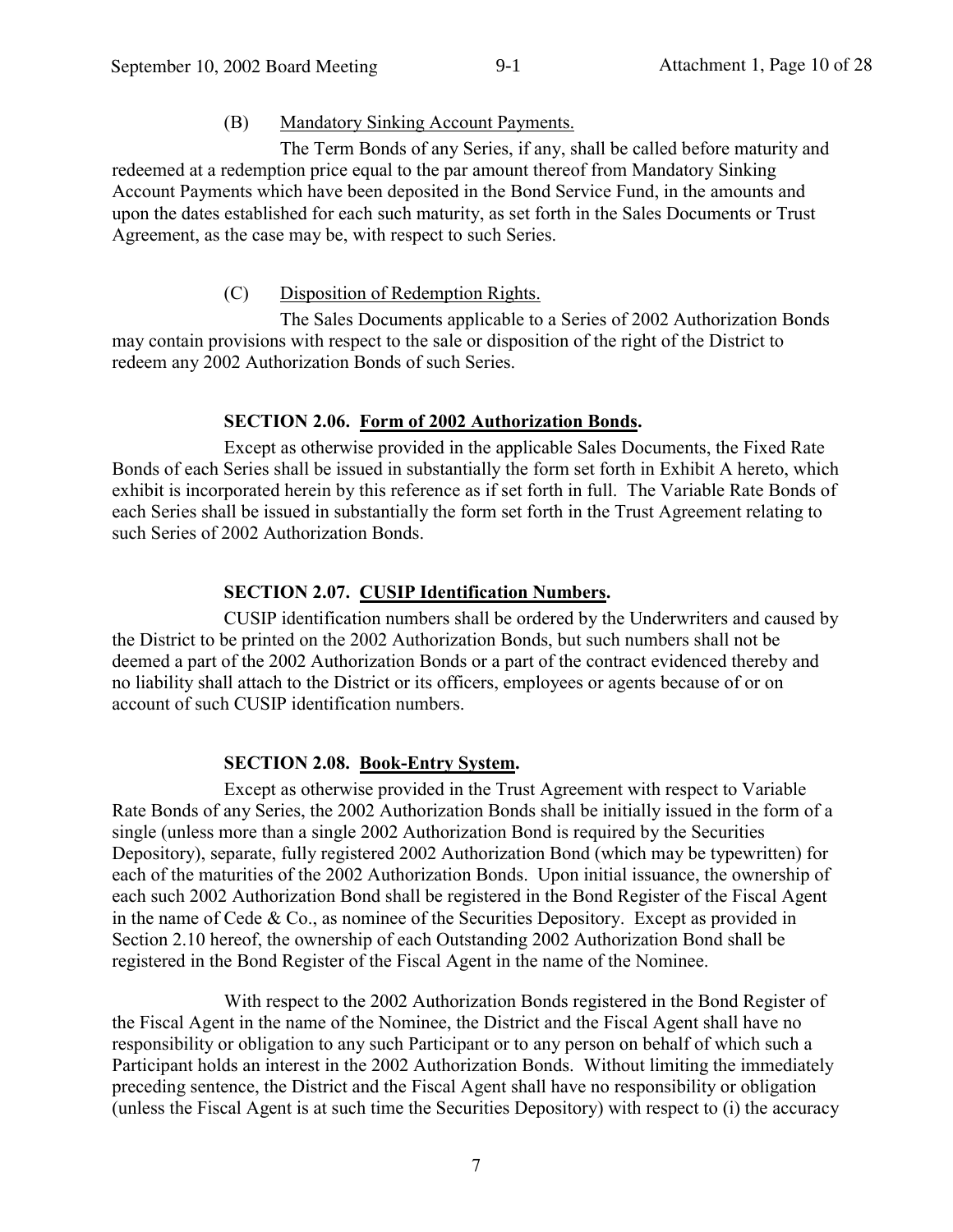of the records of the Securities Depository, the Nominee or any Participant with respect to any ownership interest in the 2002 Authorization Bonds, (ii) the delivery to any Participant or any other person, other than an Owner as shown in the Bond Register of the Fiscal Agent, of any notice with respect to the 2002 Authorization Bonds, or (iii) the payment to any Participant or any other person, other than an Owner as shown in the Bond Register of the Fiscal Agent, of any amount with respect to principal of or interest and premium, if any, on the 2002 Authorization Bonds. The District and the Fiscal Agent may treat and consider the person in whose name each 2002 Authorization Bond is registered in the Bond Register of the Fiscal Agent as the holder and absolute Owner of such 2002 Authorization Bond for the purpose of payment of principal and interest on such 2002 Authorization Bond, for the purpose of giving notices and other matters with respect to such 2002 Authorization Bond, and for all other purposes whatsoever.

The Fiscal Agent shall pay all principal of and interest on the 2002 Authorization Bonds only to or upon the order of the respective Owners, as shown in the Bond Register of the Fiscal Agent, or their respective attorneys, duly authorized in writing, and all such payments shall be valid and effective to fully satisfy and discharge the obligations hereunder with respect to the payment of principal of and interest on the 2002 Authorization Bonds to the extent of the sum or sums so paid. No person other than an Owner, as shown in the Bond Register of the Fiscal Agent, shall receive a 2002 Authorization Bond evidencing the obligation to make payments of principal and interest and premium, if any, pursuant to this Fourteenth Supplemental Resolution. Upon delivery by the Securities Depository to the Fiscal Agent and the District of written notice to the effect that the Securities Depository has determined to substitute a new nominee in place of the Nominee, and subject to the provisions herein with respect to record dates, the word Nominee in this Fourteenth Supplemental Resolution shall refer to such new nominee of the Securities Depository.

#### **SECTION 2.09. Representation Letter.**

In order to qualify the 2002 Authorization Bonds for the Securities Depository's book-entry system, the Authorized Representative is hereby authorized to execute and deliver on behalf of the District to such Securities Depository a letter from the District representing such matters as shall be necessary to so qualify the 2002 Authorization Bonds (the "Representation" Letter"). The execution and delivery of the Representation Letter shall not in any way limit the provisions of Section 2.08 hereof or in any other way impose upon the District any obligation whatsoever with respect to persons having interests in the 2002 Authorization Bonds other than the Owners, as shown on the Bond Register of the Fiscal Agent. In the Representation Letter, the Fiscal Agent shall agree to take all actions necessary to comply with all representations of the District in the Representation Letter. In addition to the execution and delivery of the Representation Letter, each Authorized Representative of the District is hereby authorized to take any other actions, not inconsistent with this Fourteenth Supplemental Resolution, to qualify the 2002 Authorization Bonds for the Securities Depository's book-entry program.

#### **SECTION 2.10. Transfers Outside Book-Entry System.**

In the event (i) the Securities Depository determines not to continue to act as securities depository for the 2002 Authorization Bonds, or (ii) the District determines that the Securities Depository shall, subject to the provisions of the Trust Agreement with respect to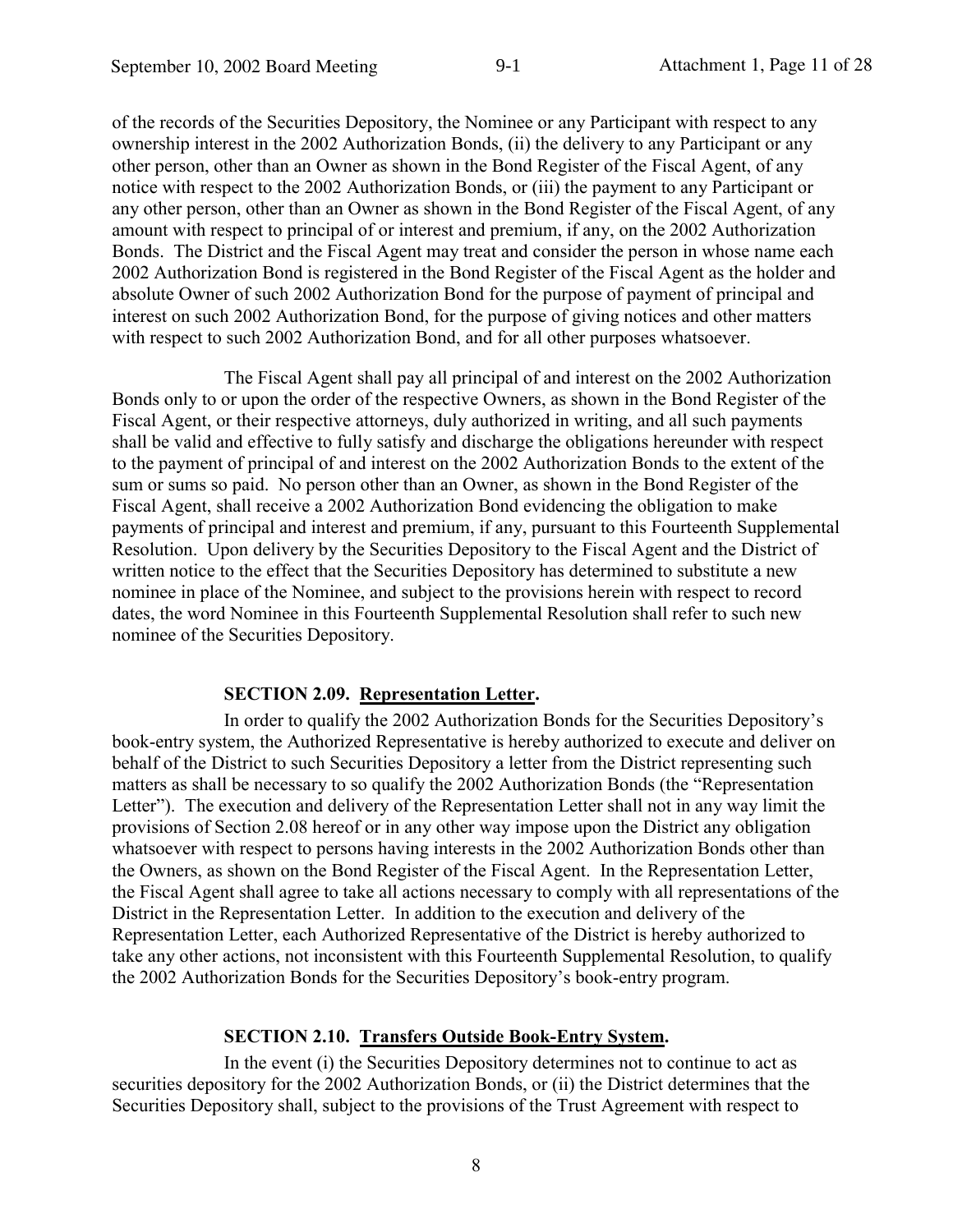Variable Rate Bonds of such Series, no longer so act and delivers a written certificate to the Fiscal Agent to that effect, then the District will discontinue the book-entry system with the Securities Depository. Subject to the provisions of the Trust Agreement with respect to Variable Rate Bonds of any Series, if the District determines to replace the Securities Depository with another qualified securities depository, the District shall prepare or direct the preparation of a new, single, separate, fully registered 2002 Authorization Bond for each of the maturities of the 2002 Authorization Bonds, registered in the name of such successor or substitute qualified securities depository or its nominee, or make such other arrangement acceptable to the District and the Securities Depository as are not inconsistent with the terms of this Fourteenth Supplemental Resolution. If the District fails to identify another qualified securities depository to replace the Securities Depository, then the 2002 Authorization Bonds shall no longer be restricted to being registered in the Bond Register of the Fiscal Agent in the name of the Nominee, but shall be registered in whatever name or names the Participants transferring or exchanging Certificates shall designate, in accordance with the provisions of Article II of the Master Resolution and, with respect to the Variable Rate Bonds, the provisions of the applicable Trust Agreement.

#### **SECTION 2.11. Payments and Notices to the Nominee.**

Notwithstanding any other provision of this Fourteenth Supplemental Resolution to the contrary, so long as any 2002 Authorization Bond is registered in the name of the Nominee, all payments with respect to principal of and interest and premium, if any, on such 2002 Authorization Bond and all notices with respect to such 2002 Authorization Bond shall be made and given, respectively, as provided in the Representation Letter or as otherwise instructed by the Securities Depository.

## **SECTION 2.12. Initial Depository and Nominee.**

The initial Securities Depository under this Fourteenth Supplemental Resolution shall be DTC. The initial Nominee shall be Cede & Co., as Nominee of DTC.

### **ARTICLE III**

### APPLICATION OF BOND PROCEEDS; ESTABLISHMENT OF FUNDS; COVENANTS

#### **SECTION 3.01. Application of Proceeds of 2002 Authorization Bonds.**

The proceeds of the sale of a Series of 2002 Authorization Bonds and such other moneys as are available and necessary to accomplish the purposes of this Fourteenth Supplemental Resolution from time to time shall be deposited with the Treasurer and shall be held in trust and, unless otherwise specified in a Certificate of an Authorized Representative. shall be set aside by the Treasurer as follows:

> $(a)$ The Treasurer shall deposit in the Bond Service Fund the amount of such proceeds representing interest accrued, if any, on such Series of 2002 Authorization Bonds to the date of delivery thereof.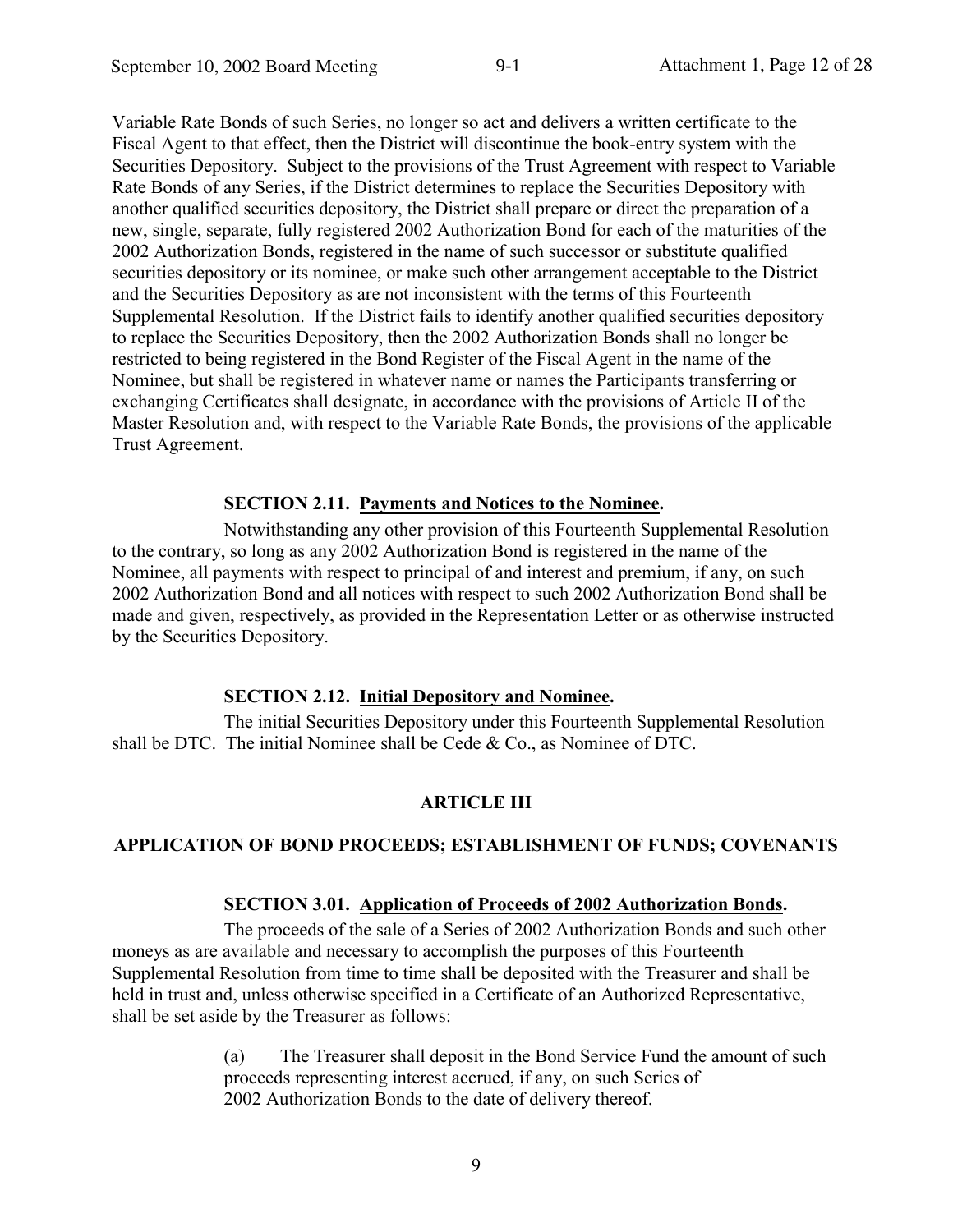(b) Subject to the provisions of this Fourteenth Supplemental Resolution permitting deposit of a Reserve Fund Credit Policy, the Treasurer shall deposit in the Reserve Fund for such Series of 2002 Authorization Bonds an amount equal to the Bond Reserve Requirement for such Series of 2002 Authorization Bonds.

The Treasurer shall deposit in the Costs of Issuance Fund the amount of  $(c)$ such proceeds necessary to pay all Costs of Issuance that are not to be paid from other sources.

 $(d)$ The remaining proceeds shall be deposited in the Purchase Fund for such Series of 2002 Authorization Bonds.

## **SECTION 3.02. Establishment and Application of Costs of Issuance Funds.**

The District shall establish, and the Treasurer shall maintain and hold in  $(A)$ trust a separate fund with respect to each Series of 2002 Authorization Bonds, which shall be designated as the "Water Revenue Bonds 2002 Authorization Costs of Issuance Fund" and shall bear such additional designation as shall be determined by an Authorized Representative. The moneys in each such Costs of Issuance Fund shall be used and withdrawn by the Treasurer to pay Costs of Issuance incurred in connection with the issuance of the applicable Series of 2002 Authorization Bonds. The Treasurer shall hold moneys in each such Costs of Issuance Fund uninvested until expended unless directed otherwise by a Certificate of an Authorized Representative.

The Treasurer shall keep a record of all payments from each Costs of (B) Issuance Fund, which record shall state: (i) the item number of such payment; (ii) the name and address of the person to whom each such payment is due, which may be the District in the case of reimbursement for costs theretofore paid by the District; and (iii) the purpose by general classification for which each obligation to be paid was incurred.

## **SECTION 3.03. Establishment and Application of Purchase Funds.**

The District shall establish, and the Treasurer shall maintain and hold in  $(A)$ trust a separate fund with respect to each Series of 2002 Authorization Bonds, which shall be designated as the "Water Revenue Bonds 2002 Authorization Purchase Fund" and shall bear such additional designation as shall be determined by an Authorized Representative. The moneys in each such Purchase Fund shall be used and withdrawn by the Treasurer to pay all or a portion of the Tender Price. All investment earnings on funds held in each such Purchase Fund shall be credited to such fund unless otherwise specified in a Certificate of an Authorized Representative.

The Treasurer shall keep a record of all payments from each Purchase (B) Fund. Any moneys remaining in a Purchase Fund after the applicable Tender Price has been paid shall, upon a Certificate of an Authorized Representative, be transferred to the Bond Service Fund.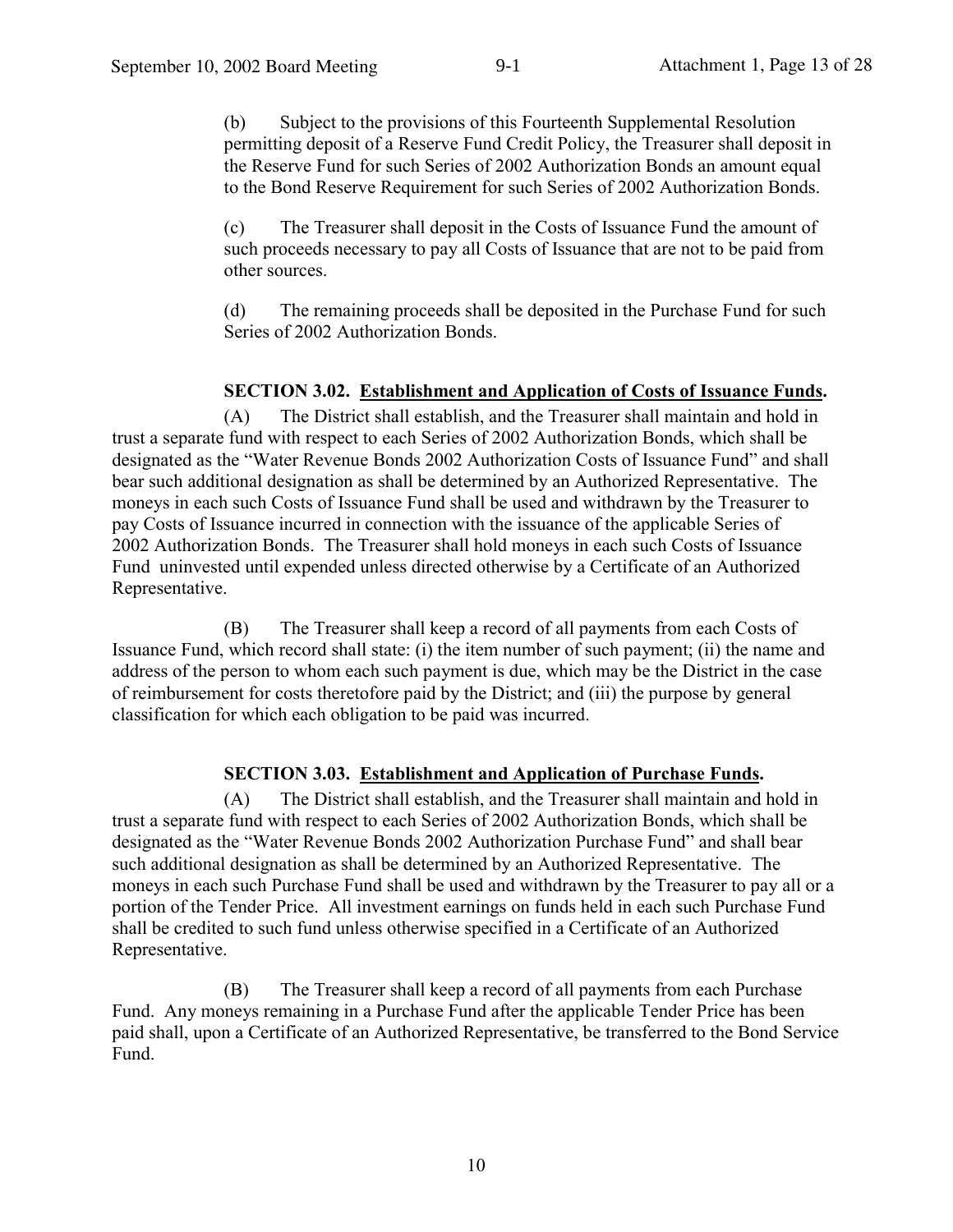## **SECTION 3.04. Establishment, Pledge, Funding and Application of Reserve** Funds.

 $(A)$ In connection with the issuance of a Series of 2002 Authorization Bonds pursuant to this Fourteenth Supplemental Resolution, the District shall establish and the Treasurer shall maintain and hold in trust a separate fund designated as the "Water Revenue Bonds 2002 Authorization Reserve Fund" and shall bear such additional designation as shall be determined by an Authorized Representative. Each Reserve Fund shall be funded as set forth in Section 3.01 hereof and applied as set forth in this Section 3.04. All amounts held by the Treasurer in the Reserve Fund established with respect to such Series of 2002 Authorization Bonds shall be pledged to secure the payment of the principal of and interest on such Series of 2002 Authorization Bonds in accordance with their terms.

The District shall at all times maintain an amount equal to the applicable (B) Bond Reserve Requirement in the Reserve Fund established with respect to a Series of 2002 Authorization Bonds until such Series is discharged in accordance with the provisions of Article IX of the Master Resolution. The amount of the Bond Reserve Requirement applicable to a designated Series of 2002 Authorization Bonds shall be set forth in the Sales Documents for such Series. In the event of any deficiency in a Reserve Fund, the Treasurer shall replenish such deficiency in accordance with the provisions of Section 5.07 of the Master Resolution.

All amounts in the Reserve Fund established with respect to a Series of  $(C)$ 2002 Authorization Bonds shall be used and withdrawn by the Treasurer, as hereinafter provided, solely for the purpose of (i) paying principal of and interest on such Series of 2002 Authorization Bonds in the event moneys in the Bond Service Fund are insufficient, or (ii) for the payment of the final principal and interest payment on such Series of 2002 Authorization Bonds. Any amounts in the Reserve Fund established with respect to a Series of 2002 Authorization Bonds in excess of the Bond Reserve Requirement for such Series shall be transferred to the Bond Service Fund for such Series unless otherwise specified in a Certificate of an Authorized Representative.

All Authorized Investments credited to a Reserve Fund shall be valued as of June 30 of each year (or the next preceding or succeeding Business Day, as determined by the District, if such day is not a Business Day) at their fair market value determined to the extent practical by reference to the closing bid price thereof published in The Wall Street Journal or any other financial publication or quotation service selected by the Treasurer at his or her discretion.

(D) Notwithstanding anything herein to the contrary, at the option of the District, amounts required to be held in a Reserve Fund may be substituted, in whole or in part, by the deposit with the Fiscal Agent of a Reserve Fund Credit Policy in a stated amount equal to the amounts so substituted, provided that prior to the substitution of such Reserve Fund Credit Policy the Rating Agencies shall have been notified of such proposed substitution and the substitution shall not result in a downgrading or withdrawal of any rating of such Series of 2002 Authorization Bonds then in effect by the Rating Agencies. Any such substituted moneys shall be applied as provided in a Certificate of an Authorized Representative.

So long as a Reserve Fund Credit Policy shall be in force and effect with respect to such Series of 2002 Authorization Bonds, any deposits required to be made with respect to the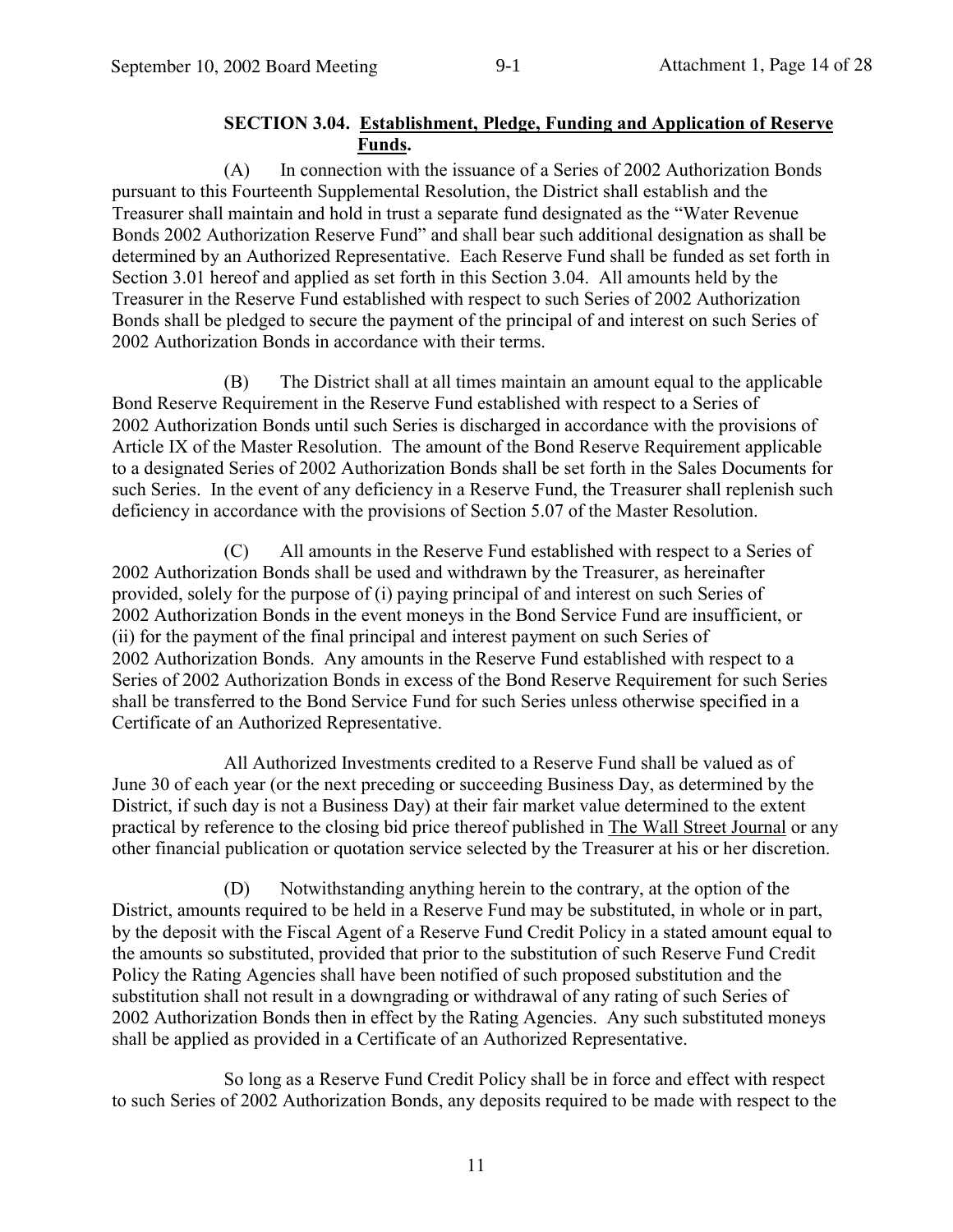applicable Reserve Fund pursuant to Section 5.07 of the Master Resolution shall include any amounts due to the provider of such Reserve Fund Credit Policy resulting from a draw on such Reserve Fund Credit Policy (which amounts shall constitute a "deficiency" or "withdrawal" from the applicable Reserve Fund within the meaning of Section 5.07 of the Master Resolution). Any such amounts shall be paid to the provider of such Reserve Fund Credit Policy as provided in such Reserve Fund Credit Policy or any related agreement.

## **SECTION 3.05. Establishment and Application of Excess Earnings Funds.**

To ensure proper compliance with the tax covenants contained in Section 3.06 hereof, the District shall establish and the Treasurer maintain a fund for each Series of 2002 Authorization Bonds issued hereunder, which fund shall be separate from any other fund or account established and maintained hereunder or under the Master Resolution designated as the "Water Revenue Bonds 2002 Authorization Excess Earnings Fund" and shall bear such additional designation as shall be determined by an Authorized Representative. All money at any time deposited in the Excess Earnings Fund with respect to a Series of 2002 Authorization Bonds in accordance with the provisions of the Tax and Nonarbitrage Certificate applicable to such Series shall be held by the Treasurer for the account of the District in trust for payment to the federal government of the United States of America, and neither the District nor the Owner of any bonds of such Series of 2002 Authorization Bonds shall have any rights in or claim to such money. All amounts deposited into or on deposit in any such Excess Earnings Fund shall be governed by this Fourteenth Supplemental Resolution and by the applicable Tax and Nonarbitrage Certificate. The Treasurer shall invest all amounts held in any such Excess Earnings Fund in accordance with the applicable Tax and Nonarbitrage Certificate. Money shall not be transferred from the Excess Earnings Fund established for a Series of 2002 Authorization Bonds except in accordance with the Tax and Nonarbitrage Certificate with respect to such Series.

## **SECTION 3.06. Tax Covenants.**

In order to maintain the exclusion from gross income of the interest on the 2002 Authorization Bonds for federal income tax purposes, the District covenants to comply with each applicable requirement of Section 103 and Sections 141 through 150 of the Code and the District agrees to comply with the covenants contained in, and the instructions given pursuant to, each Tax and Nonarbitrage Certificate which by this reference is incorporated herein, as a source of guidance for compliance with such provisions.

Notwithstanding any other provisions of the Master Resolution or this Fourteenth Supplemental Resolution to the contrary, upon the District's failure to observe, or refusal to comply with, the foregoing covenant, no Person other than the Owners of the 2002 Authorization Bonds shall be entitled to exercise any right or remedy provided to the Owners under the Master Resolution or this Fourteenth Supplemental Resolution on the basis of the District's failure to observe, or refusal to comply with, such covenant.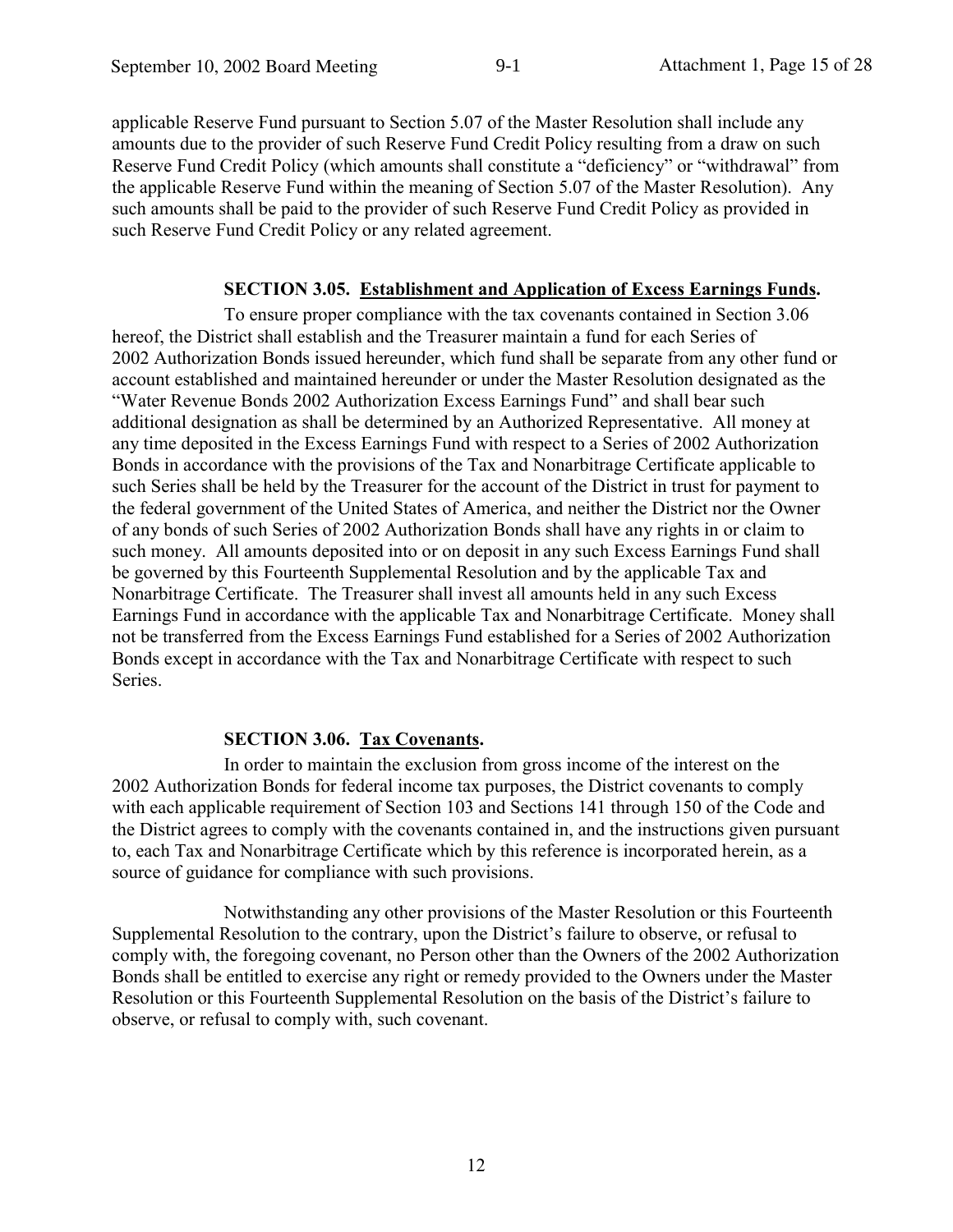## **SECTION 3.07. Establishment and Application of Additional Funds.**

In addition to the funds established pursuant to the Master Resolution and this Fourteenth Supplemental Resolution, there shall be established and maintained such additional funds and/or accounts as shall be set forth in the Trust Agreement, if any, with respect to: (i) the purchase and remarketing of the Variable Rate Bonds; and (ii) the payments to be made by the District under any interest rate swap agreement or agreements entered into by the District pursuant to Section 5.04 hereof and as shall be set forth in the Tender Documents with respect to the tender for and purchase of the Tender Bonds.

## **ARTICLE IV**

## **FISCAL AGENT AND PAYING AGENT**

## **SECTION 4.01. Fiscal Agent and Paying Agent.**

The Treasurer of the District is hereby appointed as Fiscal Agent with respect to the 2002 Authorization Bonds. In addition, with respect to a Series of Variable Rate Bonds, if any, an Authorized Representative shall appoint a Paying Agent, which shall have such duties as shall be set forth in the respective Trust Agreement.

## **ARTICLE V**

### **SALE OF 2002 AUTHORIZATION BONDS; APPROVAL OF SALES DOCUMENTS AND TRUST AGREEMENTS**

## SECTION 5.01. Ad Hoc Committee.

The Chairman of the Board, or in the event of a vacancy, the Acting Chairman of the Board, the Chairman of the Budget, Finance and Investment Committee of the Board (or in the event the Budget, Finance and Investment Committee is renamed, dissolved, or reorganized, such other committee of the Board which shall have substantially all of the duties of the Budget, Finance and Investment Committee prior to such renaming, dissolution, or reorganization), or in the event of a vacancy, the Acting Chairman of the Budget and Finance Committee of the Board (or in the event the Budget, Finance and Investment Committee is renamed, dissolved, or reorganized, such other committee of the Board which shall have substantially all of the duties of the Budget, Finance and Investment Committee prior to such renaming, dissolution, or reorganization), and the General Manager or his or her designee, or in the event of a vacancy, the Acting General Manager or his or her designee, acting jointly, are hereby constituted an ad hoc committee (the "Ad Hoc Committee").

### **SECTION 5.02. Approval of Sales Documents and Trust Agreements.**

The Ad Hoc Committee is authorized and directed to determine on behalf of the District the aggregate principal amount, terms and conditions of each Series of 2002 Authorization Bonds, and the terms and conditions of the sale of each Series of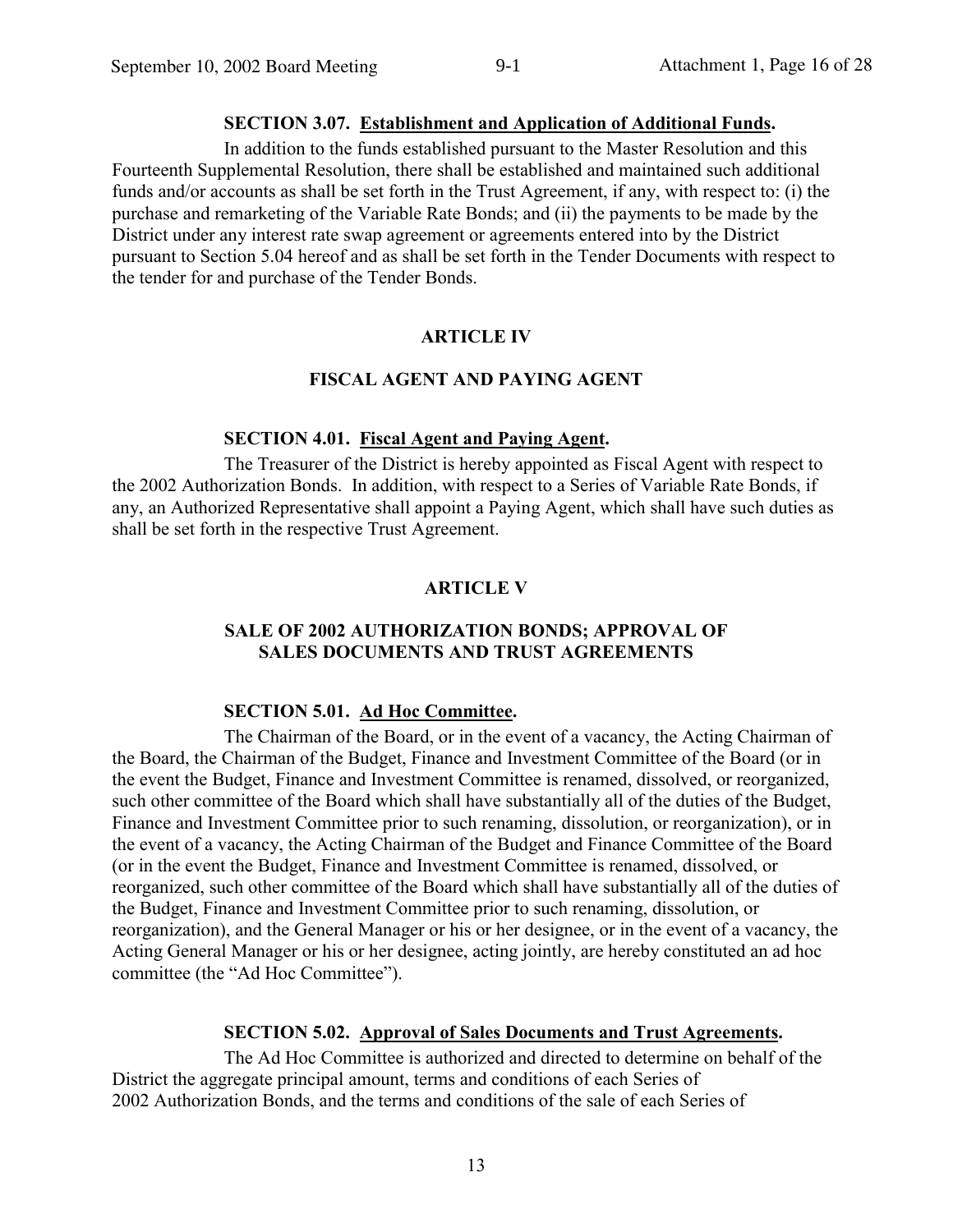2002 Authorization Bonds at either a private sale to one or more purchasers or a competitive sale. The Ad Hoc Committee is hereby empowered to establish on behalf of the District such aggregate principal amount, terms and conditions of each Series of 2002 Authorization Bonds, and the terms and conditions of the sale of each Series of 2002 Authorization Bonds to the Underwriters, as the members of the Ad Hoc Committee shall agree upon in their sole discretion as being in the best interests of the District, subject only to the provisions of the Act and of this Fourteenth Supplemental Resolution, and shall be so empowered solely to implement the fundamental policies established by this Fourteenth Supplemental Resolution in a manner that is most advantageous to the District, and to deem the preliminary official statement relating to each Series of 2002 Authorization Bonds as being final within the meaning of Rule 15c2-12 promulgated under the Securities Exchange Act of 1934, as amended; provided, however, that such authorization shall expire on August 31, 2003 unless otherwise directed by the Board.

Such aggregate principal amount, terms and conditions of each Series of 2002 Authorization Bonds and the terms and conditions of their sale shall be set forth in the Sales Documents with respect to such Series of 2002 Authorization Bonds and, with respect to Variable Rate Bonds of a Series, if any, in the respective Trust Agreement. Such terms and conditions as so set forth, together with the other terms and conditions of each Series of 2002 Authorization Bonds set forth in this Fourteenth Supplemental Resolution, shall, upon execution and delivery of the Sales Documents with respect to such Series and, if any, the Trust Agreement, by the Ad Hoc Committee, or its designee, on behalf of the District, be all the terms and conditions of each Series of 2002 Authorization Bonds, as if all such terms and conditions were fully set forth in this Fourteenth Supplemental Resolution.

The provisions of the Sales Documents, and Trust Agreement if any, pertaining to the terms of each Series of 2002 Authorization Bonds are hereby incorporated by reference into this Fourteenth Supplemental Resolution with the same force and effect as if set forth herein.

In connection with the sale of 2002 Authorization Bonds which are Variable Rate Bonds, the Ad Hoc Committee is further hereby authorized to negotiate, execute and deliver on behalf of the District, one or more remarketing agreements providing for the remarketing of such Variable Rate Bonds, and one or more liquidity or credit agreements, standby bond purchase agreements and/or similar agreements providing liquidity or credit support for remarketing the Variable Rate Bonds, all upon such terms and conditions as the Ad Hoc Committee shall determine to be in the best interests of the District.

The Board hereby finds and determines that the interests of the District and the public interest and necessity require that the provisions of Section 225 and of Section 226 of the Act be waived.

The Ad Hoc Committee shall file a report concerning its actions pursuant to this Fourteenth Supplemental Resolution with the Board along with a copy of the Sales Documents and any Trust Agreement for each Series of 2002 Authorization Bonds. The Executive Secretary of the District shall maintain true and correct copies of such documents in the files of the District.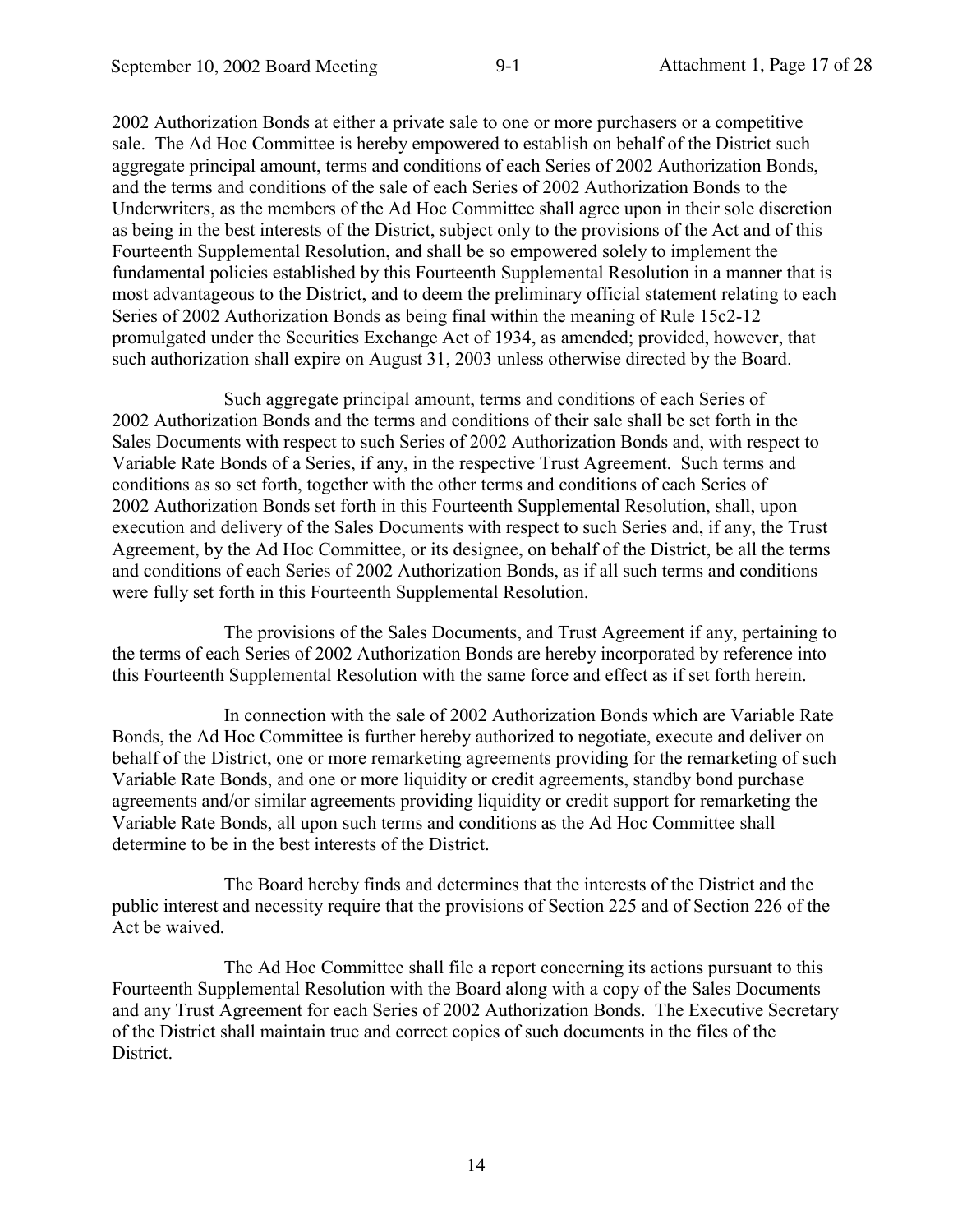## **SECTION 5.03. Approval of Tender and Tender Documents.**

The Ad Hoc Committee is authorized and directed to determine on behalf of the District the aggregate principal amount, terms and conditions of the tender for and purchase of such portion of the District's Outstanding Bonds as the Ad Hoc Committee deems prudent and in the best interests of the District. The Ad Hoc Committee is hereby empowered to establish on behalf of the District the aggregate principal amount of Tendered Bonds purchased, the maturities and other identifying characteristics of the Bonds selected as Tendered Bonds, and the terms and conditions of the tender for and purchase of each Tendered Bond, as the members of the Ad Hoc Committee shall agree upon in their sole discretion as being in the best interests of the District, subject only to the provisions of the Act, the Master Resolution and of this Fourteenth Supplemental Resolution, and shall be so empowered solely to implement the fundamental policies established by this Fourteenth Supplemental Resolution in a manner that is most advantageous to the District. The Ad Hoc Committee, on behalf of the District, shall authorize payment for the Tendered Bonds from the proceeds of the 2002 Authorization Bonds authorized in Section 2.01 of this Fourteenth Supplemental Resolution. The Ad Hoc Committee, on behalf of the District, may authorize the use of available moneys in the applicable Reserve Fund(s), Redemption Fund(s), Interest and Principal Fund(s) or similar funds previously created for the Tendered Bonds to pay a portion of the Tender Price to the extent that such use is not prohibited under the Master Resolution and the applicable Supplemental Resolution(s). Nothing in this Fourteenth Supplemental Resolution shall preclude the District from paying a portion of the Tender Price from any other lawfully available moneys of the District.

Such aggregate principal amount, terms and conditions of each tender for a portion of the District's Outstanding Bonds and the terms and conditions of the purchase of the Tendered Bonds shall be set forth in the Tender Documents. Such terms and conditions as so set forth shall, upon approval of the Tender Documents by the Ad Hoc Committee, or its designee, on behalf of the District, be all the terms and conditions of the tender for and purchase of the Tendered Bonds, as if all such terms and conditions were fully set forth in this Fourteenth Supplemental Resolution, and the provisions of said Tender Documents are hereby incorporated by reference into this Fourteenth Supplemental Resolution with the same force and effect as if set forth herein.

The Ad Hoc Committee shall file a report concerning its actions pursuant to any and all tenders for Tendered Bonds initiated pursuant to this Fourteenth Supplemental Resolution with the Board along with a copy of the Tender Documents.

### **SECTION 5.04.** Interest Rate Swap Agreements.

The Ad Hoc Committee is hereby authorized to negotiate and execute on behalf of the District an interest rate swap agreement or agreements or similar contracts, if any, including without limitation, interest rate floors or caps, options, puts or calls to hedge payment, rate, spread or similar exposure with respect to a Series of 2002 Authorization Bonds upon such terms and conditions as the Ad Hoc Committee shall determine to be in the best interests of the District.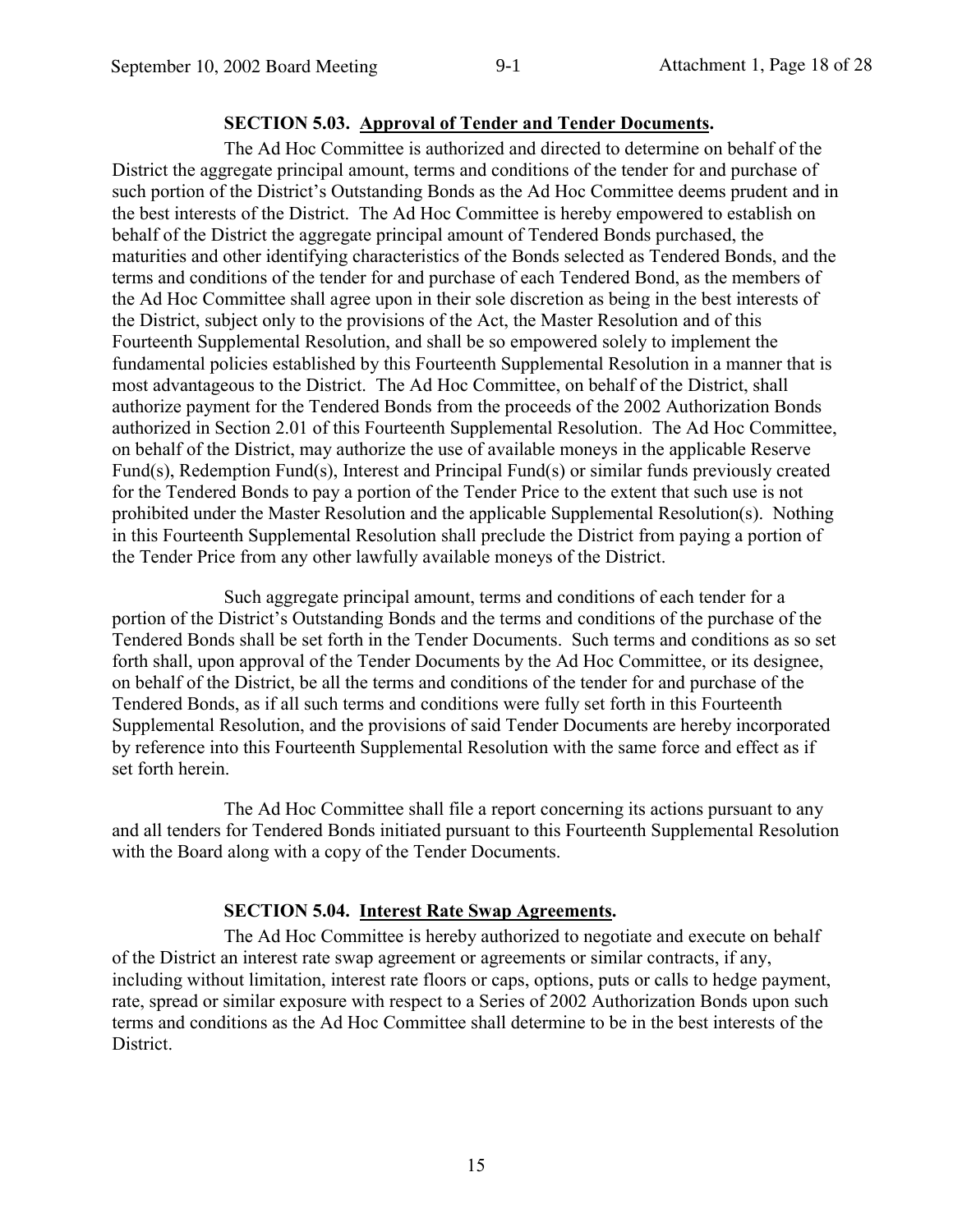## **SECTION 5.05. Further Action.**

The Chairman of the Board, the General Manager and the Chief Financial Officer of the District shall be and each of them is hereby authorized, empowered and directed to execute such other documents in addition to those enumerated herein and take such other actions as they deem necessary or advisable in order to carry out and perform the purposes of this Fourteenth Supplemental Resolution. Without limitation of the foregoing, the General Counsel of the District, or in the event of a vacancy, the Acting General Counsel or his or her designee, is hereby authorized, empowered and directed, without the necessity of any further Board action or approval, to amend and supplement Section 5200 of Division V of Chapter 2 of The Metropolitan Water District Administrative Code to provide for the establishment of the funds created hereunder and under any Supplemental Resolution previously adopted by the Board with respect to the issuance of its water revenue bonds.

## **ARTICLE VI**

## **UNDERTAKINGS**

### **SECTION 6.01. Municipal Securities Disclosure.**

The District hereby agrees to provide or cause to be provided certain annual financial information and notices of certain material events to the extent required by Rule 15c2-12 adopted by the Securities and Exchange Commission under the Securities Exchange Act of 1934 (as amended from time to time) with respect to each Series of 2002 Authorization Bonds in accordance with the terms of the Continuing Disclosure Certificate. if any, delivered by the District in connection with such Series of 2002 Authorization Bonds.

### **SECTION 6.02. Default.**

A default under this Article VI shall not be deemed an Event of Default under the Master Resolution. The sole remedy under this Article VI in the event of any failure of the District to comply with this Article VI shall be an action to compel performance, and no person or entity shall be entitled to recover monetary damages hereunder under any circumstances.

## **SECTION 6.03. Amendment.**

This Article VI may be amended, supplemented, modified or deleted, from time to time and at any time, as the District may determine without the consent of any Owner of the 2002 Authorization Bonds.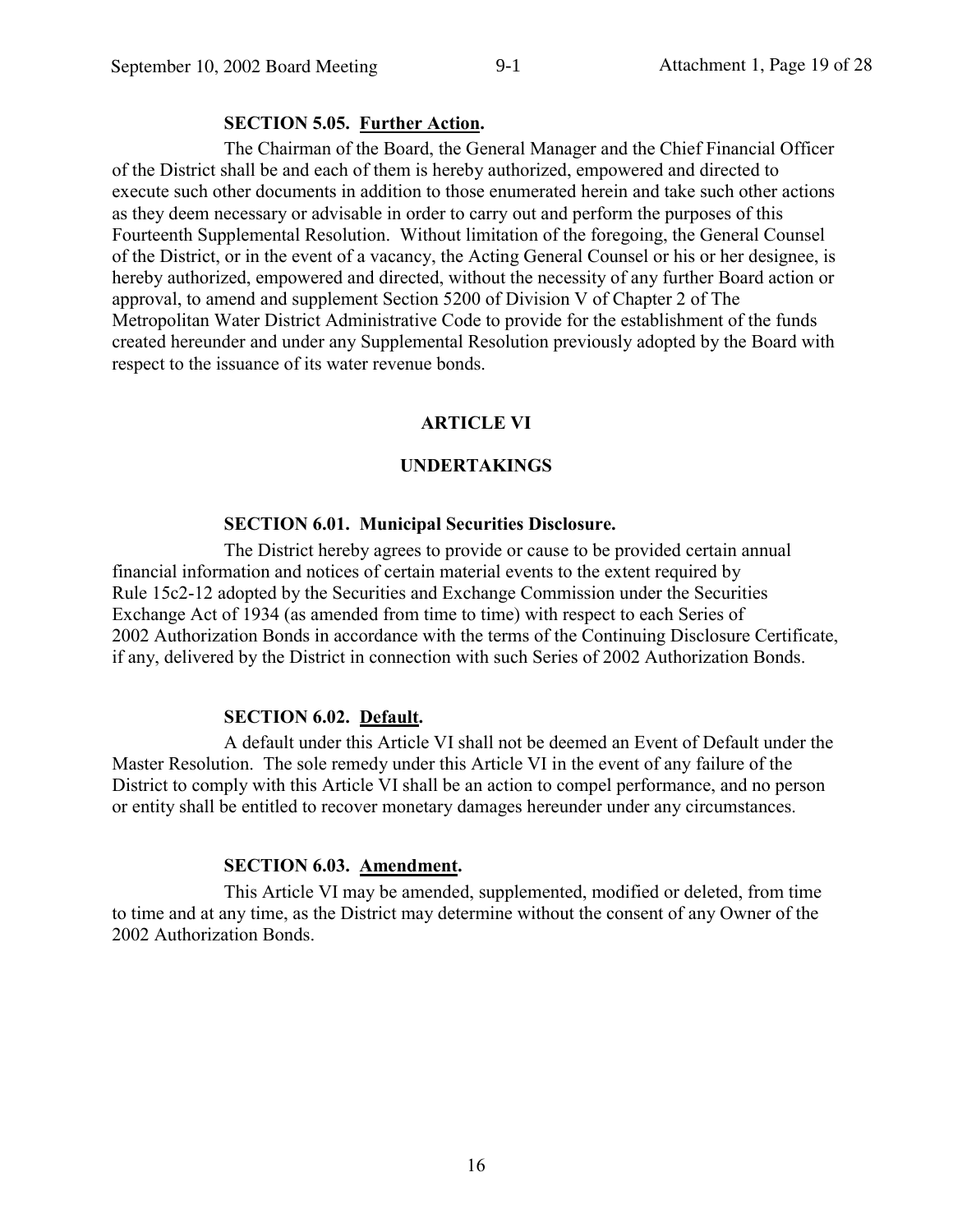## **ARTICLE VII**

## **MISCELLANEOUS**

#### **SECTION 7.01. 2002 Authorization Bonds Subject to Master Resolution.**

Except as expressly provided in this Fourteenth Supplemental Resolution, every term and condition contained in the Master Resolution shall apply to this Fourteenth Supplemental Resolution and to the 2002 Authorization Bonds with the same force and effect as if it were herein set forth at length, with such omissions, variations and modifications thereof as may be appropriate to make the same conform to this Fourteenth Supplemental Resolution.

### **SECTION 7.02. Severability of Invalid Provisions.**

If any one or more of the provisions contained in this Fourteenth Supplemental Resolution or in the 2002 Authorization Bonds shall for any reason be held to be invalid, illegal or unenforceable in any respect, then such provision or provisions shall be deemed severable from the remaining provisions contained in this Fourteenth Supplemental Resolution and such invalidity, illegality or unenforceability shall not affect any other provision of this Fourteenth Supplemental Resolution, and this Fourteenth Supplemental Resolution shall be construed as if such invalid, illegal or unenforceable provision had never been contained herein. The District hereby declares that it would have adopted this Fourteenth Supplemental Resolution and each and every other Section, paragraph, sentence, clause or phrase hereof and authorized the issuance of the 2002 Authorization Bonds pursuant thereto irrespective of the fact that any one or more Sections, paragraphs, sentences, clauses or phrases of this Fourteenth Supplemental Resolution may be held illegal, invalid or unenforceable.

#### **SECTION 7.03. Article and Section Headings and References;** Interpretation.

The headings or titles of the several Articles and Sections hereof shall be solely for convenience of reference and shall not affect the meaning, construction or effect of this Fourteenth Supplemental Resolution.

All references herein to "Article," "Sections" and other subdivisions are to the corresponding Articles, Sections or subdivisions of this Fourteenth Supplemental Resolution; the words "herein," "hereof," "hereby," "hereunder" and other words of similar import refer to this Fourteenth Supplemental Resolution as a whole and not to any particular Article, Section or subdivision hereof; and words of the masculine gender shall mean and include words of the feminine and neuter genders.

#### **SECTION 7.04. Governing Law.**

This Fourteenth Supplemental Resolution shall be construed and governed in accordance with the laws of the State of California.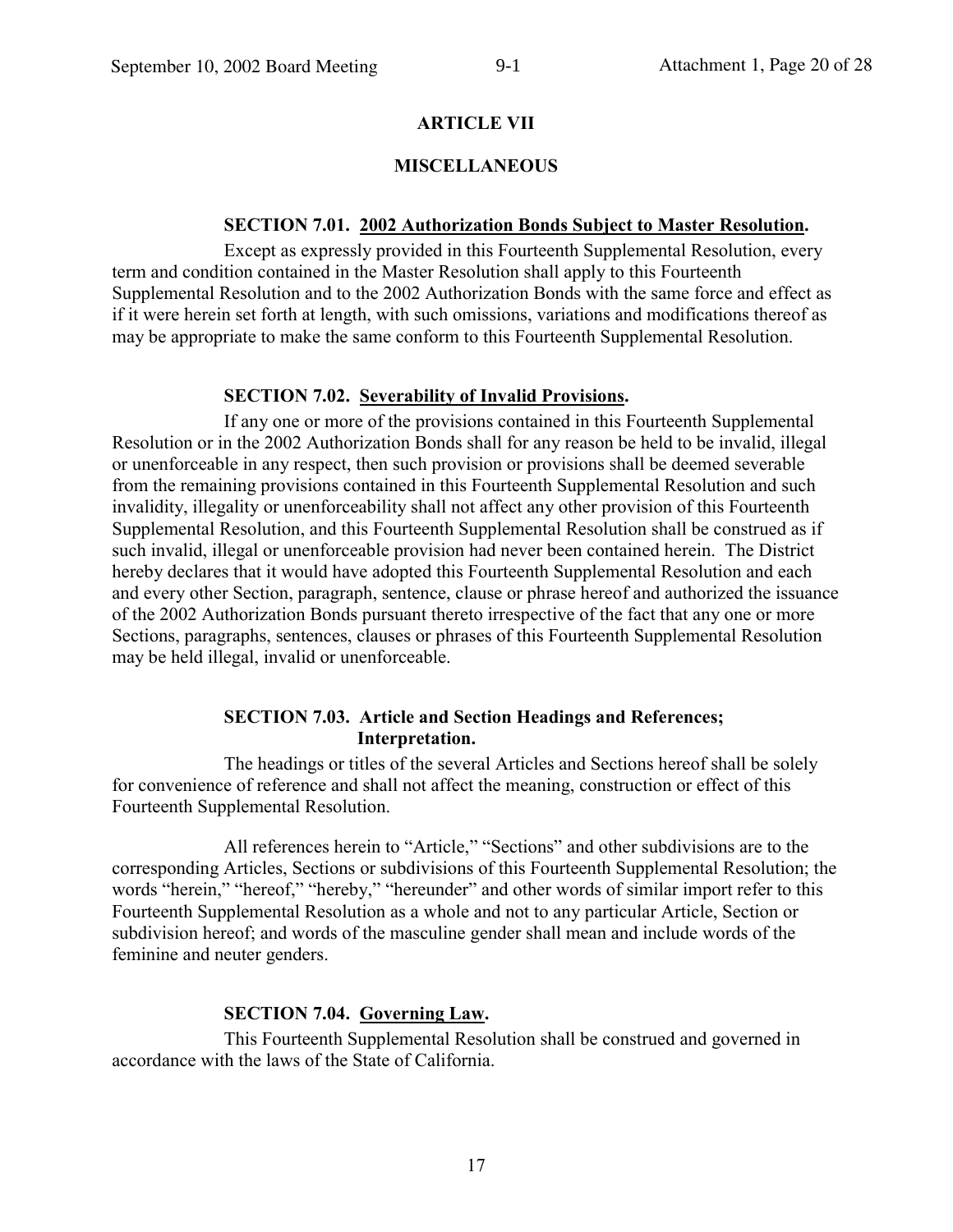I HEREBY CERTIFY that the foregoing is a full, true and correct copy of a Resolution adopted by a two-thirds  $(2/3)$  vote of the total vote of the Board of Directors of The Metropolitan Water District of Southern California at its meeting held on September \_\_, 2002.

 $9-1$ 

**Executive Secretary** The Metropolitan Water District of Southern California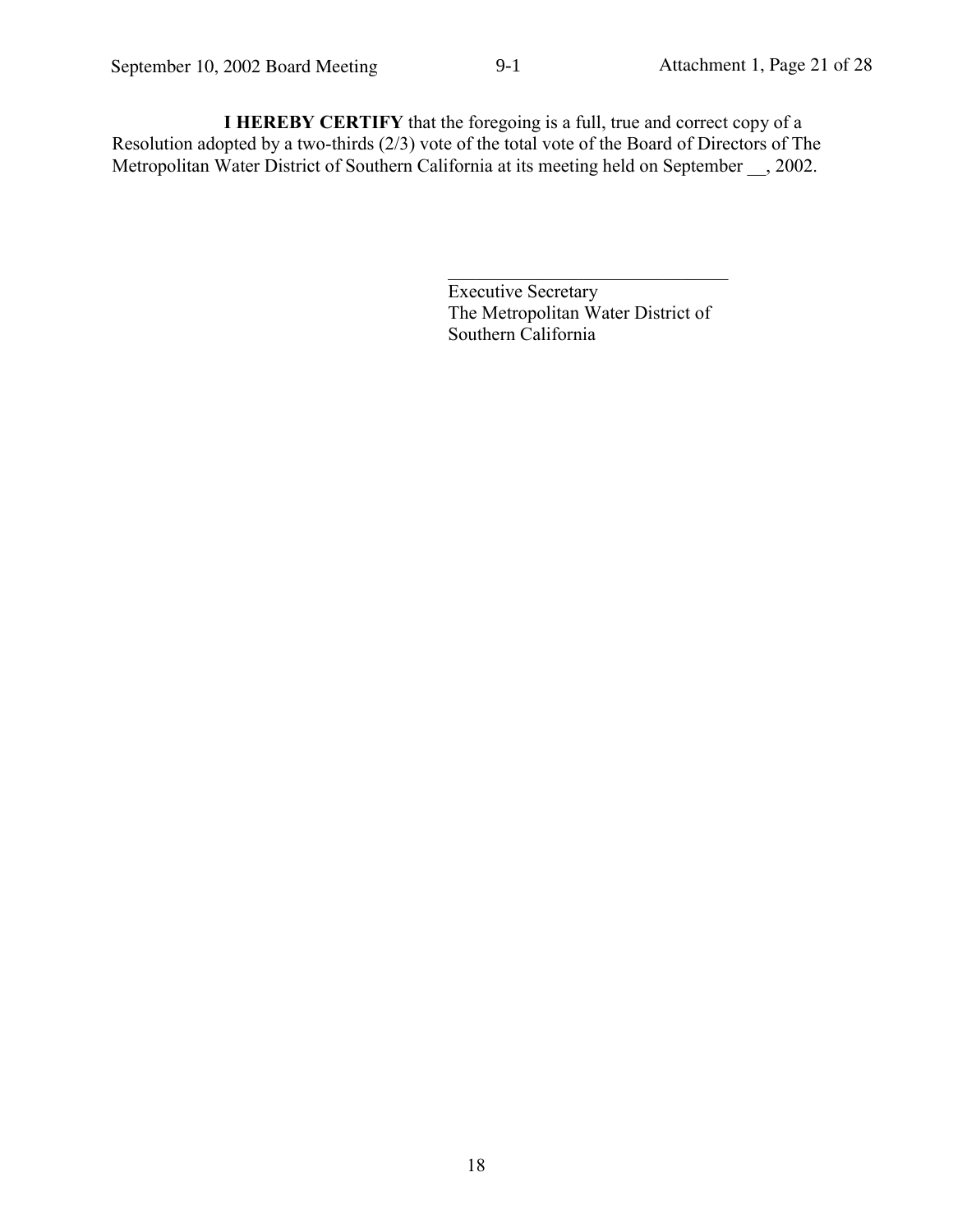#### **EXHIBIT A**

## **FORM OF 2002 AUTHORIZATION BOND** (FIXED RATE BOND)

#### UNITED STATES OF AMERICA

 $No.$ 

 $\sim$ 

## THE METROPOLITAN WATER DISTRICT OF SOUTHERN CALIFORNIA WATER REVENUE BONDS, 2002 AUTHORIZATION (TENDER PURCHASE PROGRAM)

UNLESS THIS BOND IS PRESENTED BY AN AUTHORIZED REPRESENTATIVE OF THE SECURITIES DEPOSITORY (AS DEFINED IN THE MASTER RESOLUTION) TO THE FISCAL AGENT FOR REGISTRATION OF TRANSFER, EXCHANGE, OR PAYMENT, AND ANY BOND ISSUED IS REGISTERED IN THE NAME OF CEDE & CO. OR IN SUCH OTHER NAME AS IS REQUESTED BY AN AUTHORIZED REPRESENTATIVE OF THE SECURITIES DEPOSITORY (AND ANY PAYMENT IS MADE TO CEDE & CO. OR TO SUCH OTHER ENTITY AS IS REQUESTED BY AN AUTHORIZED REPRESENTATIVE OF THE SECURITIES DEPOSITORY), ANY TRANSFER, PLEDGE, OR OTHER USE HEREOF FOR VALUE OR OTHERWISE BY OR TO ANY PERSON IS WRONGFUL INASMUCH AS THE REGISTERED OWNER HEREOF, CEDE & CO., HAS AN INTEREST HEREIN.

| <b>INTEREST RATE</b>     | MATURITY DATE | <b>ORIGINAL ISSUE DATE</b>                                                                        | $CIISP \#$ |
|--------------------------|---------------|---------------------------------------------------------------------------------------------------|------------|
| $\%$                     | July $1,$     |                                                                                                   |            |
| <b>REGISTERED OWNER:</b> |               | ************** $\operatorname{CEDE}$ $\alpha$ $\operatorname{CO}$ ******************************* |            |
|                          |               |                                                                                                   |            |

PRINCIPAL AMOUNT:  $(S \t)$ 

THE METROPOLITAN WATER DISTRICT OF SOUTHERN CALIFORNIA, FOR VALUE RECEIVED, hereby promises to pay, solely from Net Operating Revenues, as hereinafter provided, to the registered owner named above, or registered assigns, on the maturity date set forth above, unless redeemed prior thereto as hereinafter provided, the principal amount set forth above, and to pay interest (calculated on the basis of a 360-day year consisting of twelve 30-day months) on such principal amount from the interest payment date before the date of authentication hereof (unless this 2002 Authorization Bond is authenticated during the period after a record date but on or before the next interest payment date, in which event this 2002 Authorization Bond shall bear interest from that interest payment date, or unless this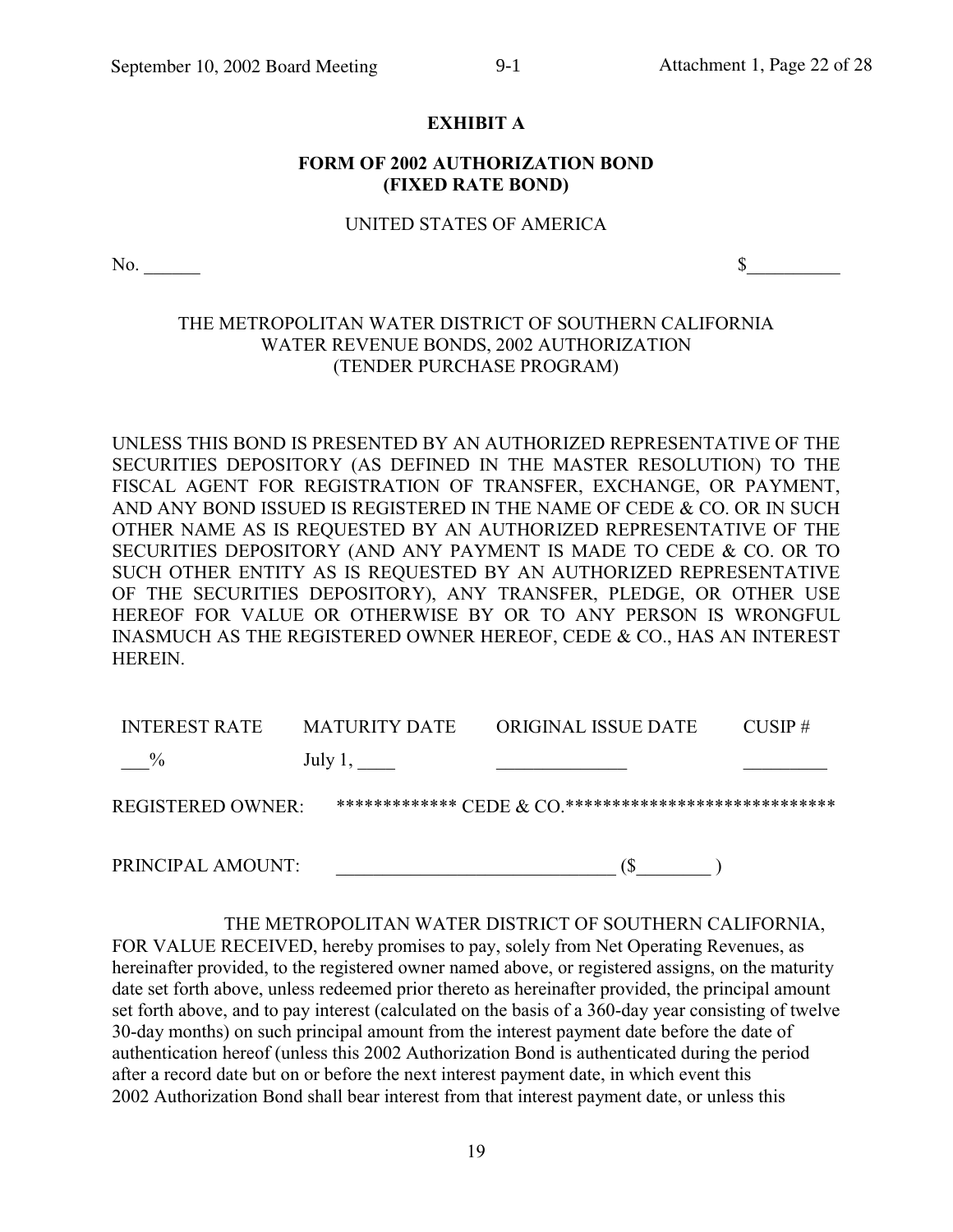2002 Authorization Bond is authoriticated prior to the first record date, in which event this 2002 Authorization Bond shall bear interest from 200 or unless at the time of authentication interest is in default, in which event it shall bear interest from the interest payment date to which interest has been paid or provided for), semi-annually on January 1 and July 1 of at the interest rate set forth above, until the principal each year, commencing amount hereof is paid or made available for payment. For so long as the Treasurer of the District is the Fiscal Agent (the "Fiscal Agent"), the principal of this 2002 Authorization Bond is payable to the registered holder hereof in lawful money of the United States of America upon presentation and surrender of this 2002 Authorization Bond at the corporate office of the Treasurer of the District. Interest on this 2002 Authorization Bond shall be paid by check or draft of the Fiscal Agent mailed by first class mail to the registered holder hereof as of the close of business on the 15th day of the month immediately preceding an interest payment date (a "record date") at such registered holder's address as it appears on the registration books maintained by the Fiscal Agent, except that a registered holder of \$1,000,000 or more in principal amount of the 2002 Authorization Bonds may be paid interest by wire transfer to an account in the United States if such registered owner makes a written request of the Fiscal Agent at least 30 days preceding any interest payment date specifying the wire transfer instructions for such registered owner. Such notice may provide that it will remain in effect for later interest payments until changed or revoked by another written notice.

This 2002 Authorization Bond is one of a duly authorized issue of "The Metropolitan Water District of Southern California Water Revenue Bonds, 2002 Authorization (Tender Purchase Program)" (the "2002 Authorization Bonds") issued in the aggregate principal pursuant to the Metropolitan Water District Act, California Statutes amount of \$ 1969, Chapter 209, as amended and supplemented (the "Act"), Resolution 8329 of the District adopted on July 9, 1991 (as amended and supplemented, the "Master Resolution") and Resolution adopted by the District on September , 2002 (the "Fourteenth Supplemental Resolution"; the Master Resolution as supplemented by the Fourteenth Supplemental Resolution is referred to herein as the "Resolution"). Reference is hereby made to the Master Resolution, the Fourteenth Supplemental Resolution and to the Act for a description of the terms on which the 2002 Authorization Bonds are issued and to be issued, the provisions with regard to the nature and extent of the Net Operating Revenues (as defined in the Master Resolution), and all of the terms of the Resolution and the Act are hereby incorporated herein and constitute a contract between the District and the registered owner from time to time of this 2002 Authorization Bond, and by acceptance hereof the registered holder of this 2002 Authorization Bond assents to said terms and conditions. The Resolution is adopted under, and this 2002 Authorization Bond is issued under, and all are to be construed in accordance with, the laws of the State of California.

This 2002 Authorization Bond is a special limited obligation of the District payable from and secured by a pledge of and a lien and charge upon the Net Operating Revenues on a parity with all Bonds and all other debt issued or incurred and payable from Net Operating Revenues on a parity with the Bonds. The principal of, premium (if any) and interest on this 2002 Authorization Bond is not a debt of the District, nor a legal or equitable pledge, charge, lien or encumbrance upon any of its property or upon any of its income, receipts or revenues, except the Net Operating Revenues. The general fund of the District is not liable for the payment of the 2002 Authorization Bonds or their interest, nor is the credit or the taxing power of the District or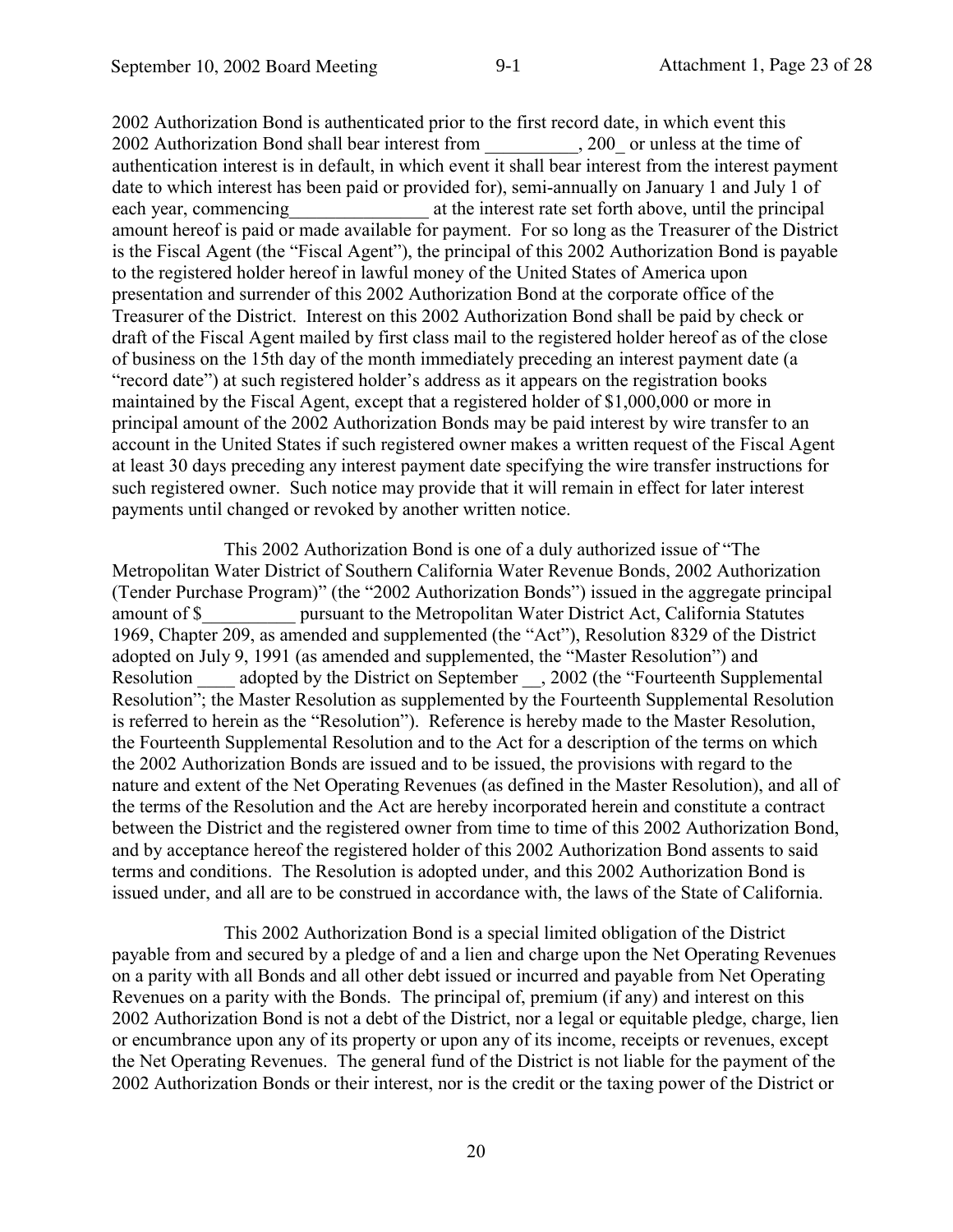the forfeiture of any of its property for the payment of this 2002 Authorization Bond or any interest hereon

The 2002 Authorization Bonds are payable as to both principal and interest exclusively from the Net Operating Revenues and other funds pledged under the Master Resolution and the Fourteenth Supplemental Resolution.

This 2002 Authorization Bond is one of the Issue of 2002 Current Interest Bonds described in the Resolution.

[Redemption provisions to be inserted]

This 2002 Authorization Bond may be transferred without charge upon the registration books required to be kept by the Fiscal Agent, by the person in whose name it is registered, in person or by his or her duly authorized attorney, upon surrender of this 2002 Authorization Bond for cancellation, accompanied by delivery of a written instrument of transfer, duly executed in a form approved by the Fiscal Agent. Whenever any 2002 Authorization Bond is surrendered for transfer, the District shall execute and the Fiscal Agent shall authenticate and deliver a new 2002 Authorization Bond or Bonds, of the same tenor and maturity and for a like aggregate principal amount. This 2002 Authorization Bond may be exchanged without charge at the office of the Fiscal Agent in Los Angeles. California for 2002 Authorization Bonds of authorized denominations having the same aggregate principal amount, tenor and maturity. The Fiscal Agent need not transfer registration or exchange any 2002 Authorization Bond later than 15 days prior to the date of selection of 2002 Authorization Bonds for redemption or any portion thereof for redemption. The Fiscal Agent may require the holder of any 2002 Authorization Bond requesting transfer of registration or exchange to pay any tax or other governmental charge required to be paid with respect to such transfer of registration or exchange.

The rights and obligations of the District, the Fiscal Agent and of the owners of the 2002 Authorization Bonds may be modified or amended from time to time in the manner, to the extent and upon the terms provided in the Resolution, provided that no such modification or amendment shall extend the fixed maturity of this 2002 Authorization Bond, or reduce the amount of principal hereof, or extend the time of payment, or reduce the rate of interest hereon, or extend the time of payment of interest hereon, without the consent of the owner hereof, or reduce the percent of 2002 Authorization Bonds the consent of the holders of which is required to effect any such modification or amendment, or permit the creation of any lien on the Net Operating Revenues and other assets pledged under the Resolution prior to the lien created by the Resolution, or deprive the holders of the 2002 Authorization Bonds of the lien created by the Resolution on such Net Operating Revenues and other assets, without the consent of the holders of all of the 2002 Authorization Bonds then outstanding.

This 2002 Authorization Bond shall not be entitled to any benefit under the Resolution, or become valid or obligatory for any purpose, until the certificate of authentication and registration hereon endorsed shall have been executed and dated by the Fiscal Agent. It is hereby certified and recited that any and all acts, conditions and things required to exist, to have happened and to have been performed precedent to and in the issuance of this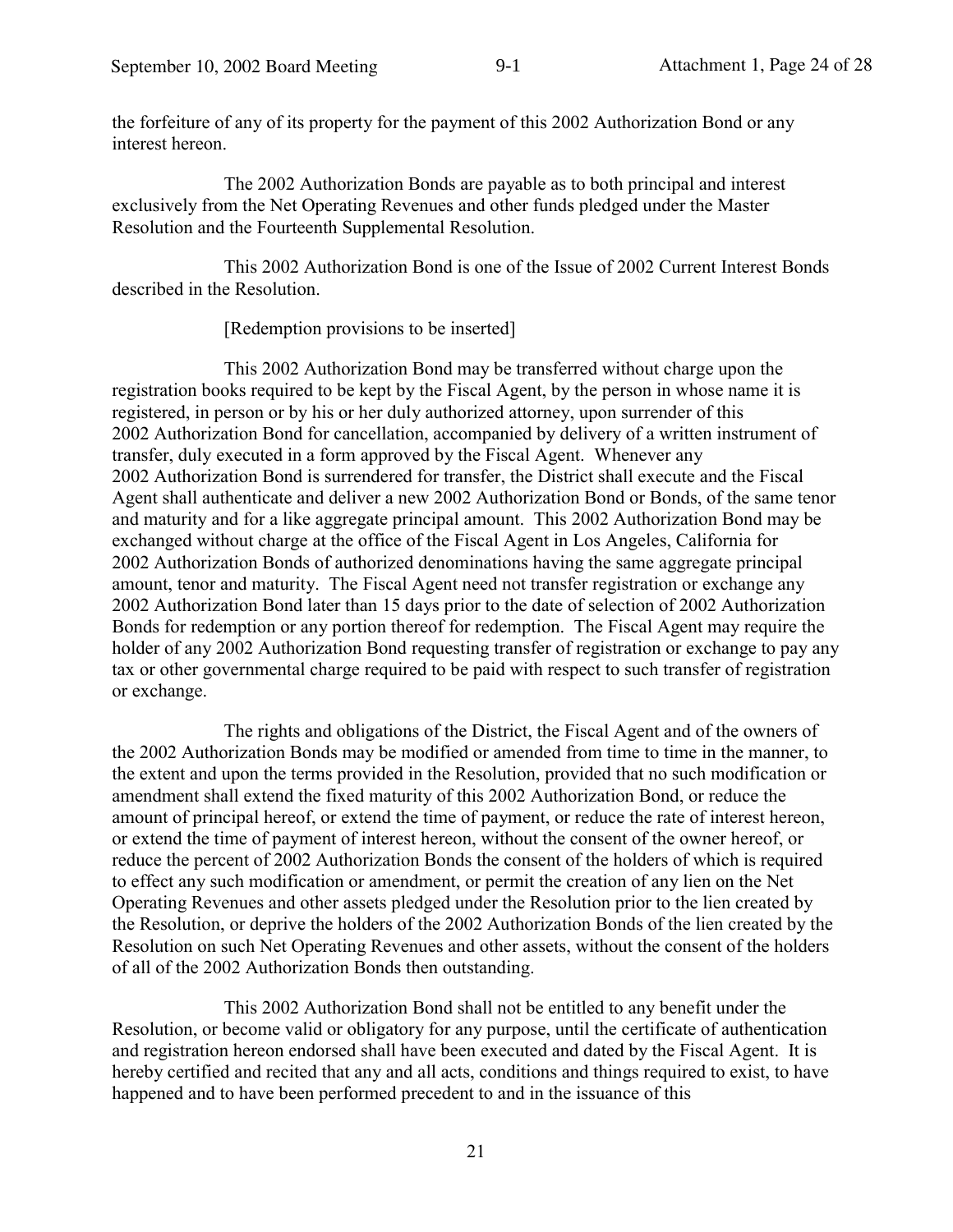2002 Authorization Bond to exist, have happened, and have been performed in due time, form and manner as required by the Constitution and laws of the State of California and that this 2002 Authorization Bond, together with all other indebtedness of the District, does not exceed any limit prescribed by the Constitution and laws of the State of California and the Act and is not in excess of the amount of 2002 Authorization Bonds permitted to be issued under the Resolution.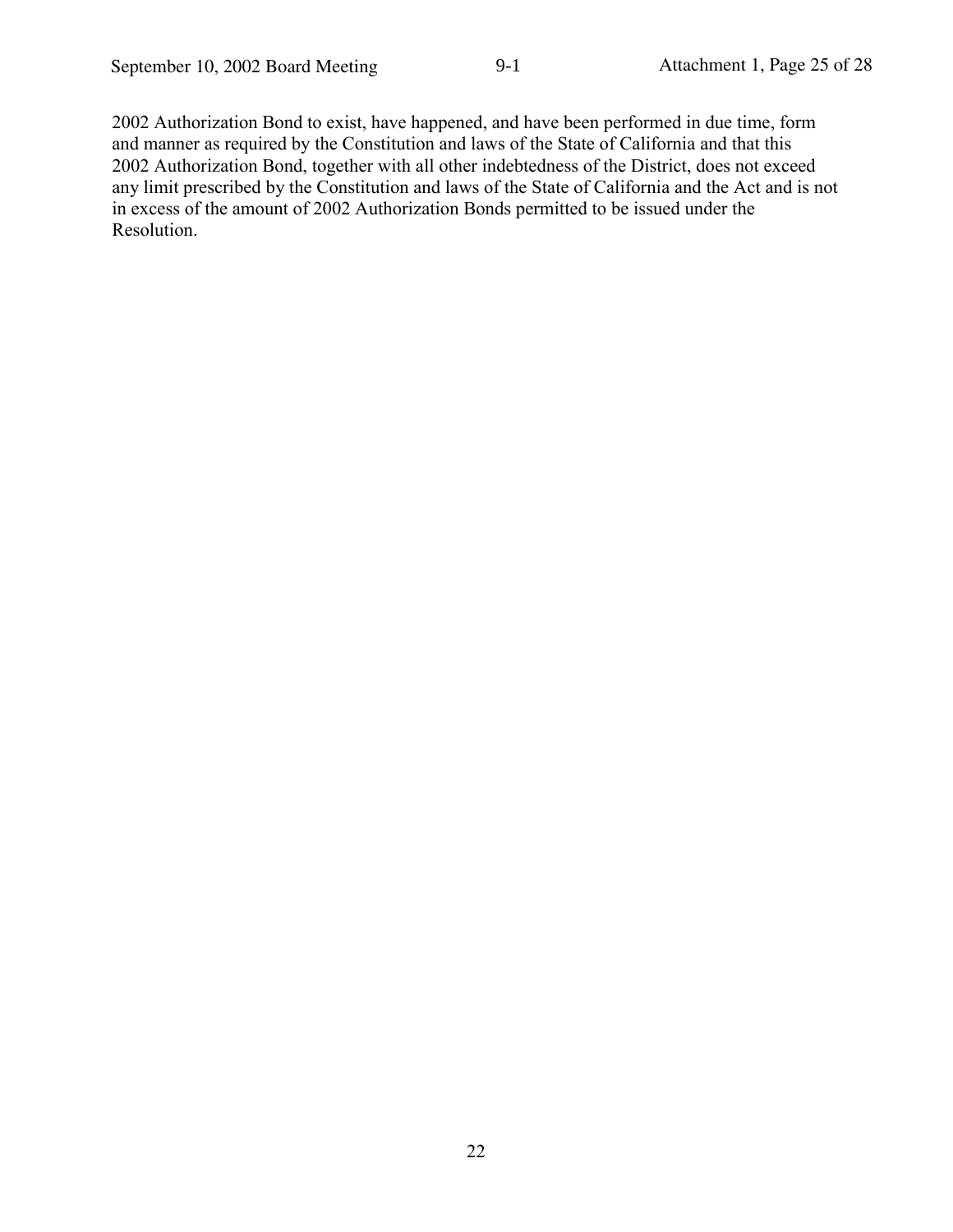IN WITNESS WHEREOF, the District has caused this 2002 Authorization Bond to be signed by the Chairman of the Board of Directors and the Secretary of the Board of Directors of the District, and countersigned by the Controller of the District, each by their facsimile or manual signatures, and sealed with the corporate seal of said District as of the Original Issue Date specified above.

> Chairman of the Board of Directors, The Metropolitan Water District of Southern California

Secretary of the Board of Directors, The Metropolitan Water District of Southern California

COUNTERSIGNED:

Controller of The Metropolitan Water District of Southern California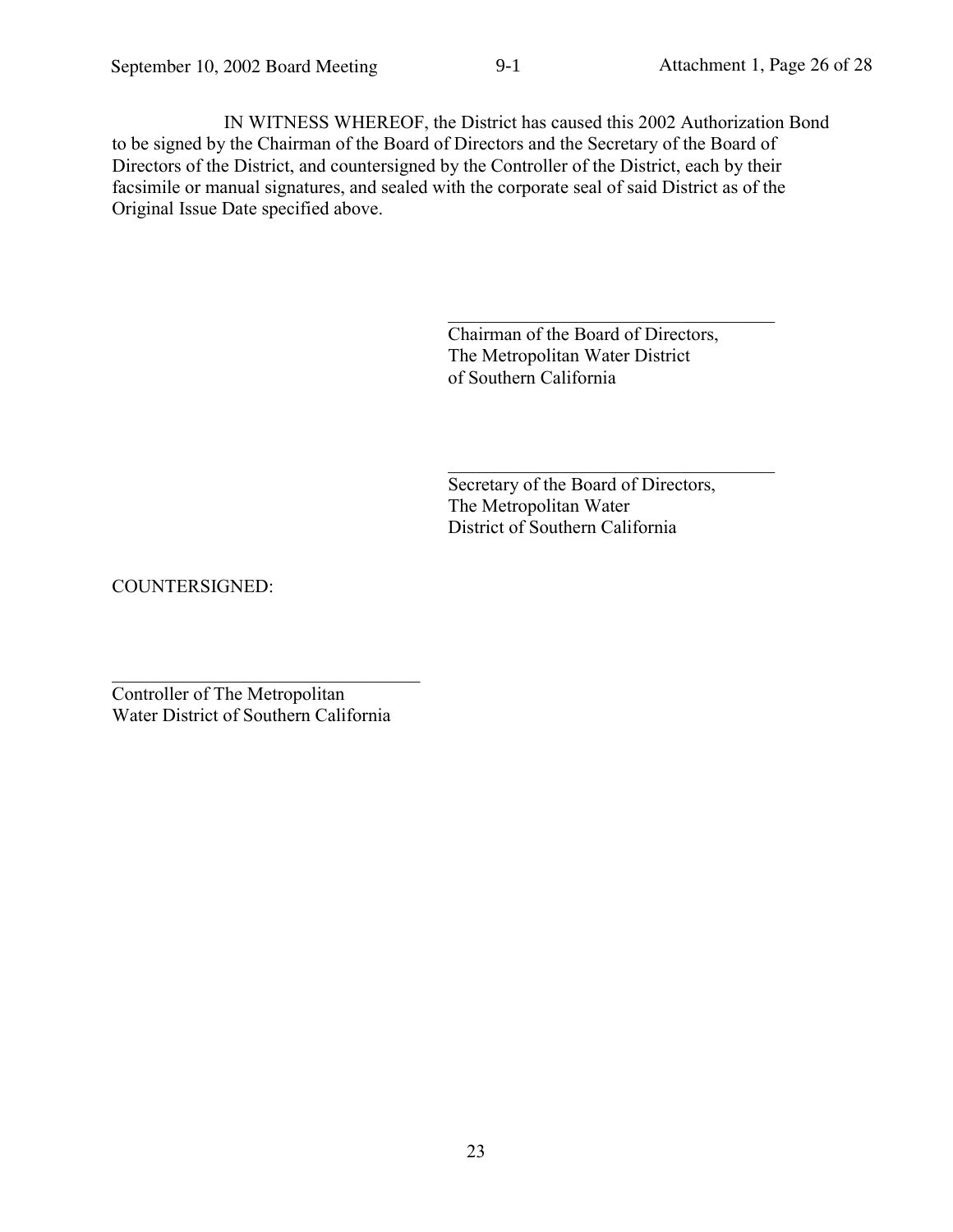## FISCAL AGENT'S CERTIFICATE OF AUTHENTICATION AND REGISTRATION

 $9-1$ 

This Bond is one of The Metropolitan Water District of Southern California Water Revenue Bonds, 2002 Authorization (Tender Purchase Program) delivered pursuant to the within mentioned Master Resolution and Fourteenth Supplemental Resolution.

> Treasurer of The Metropolitan Water District of Southern California, as Fiscal Agent

Authorized Signature